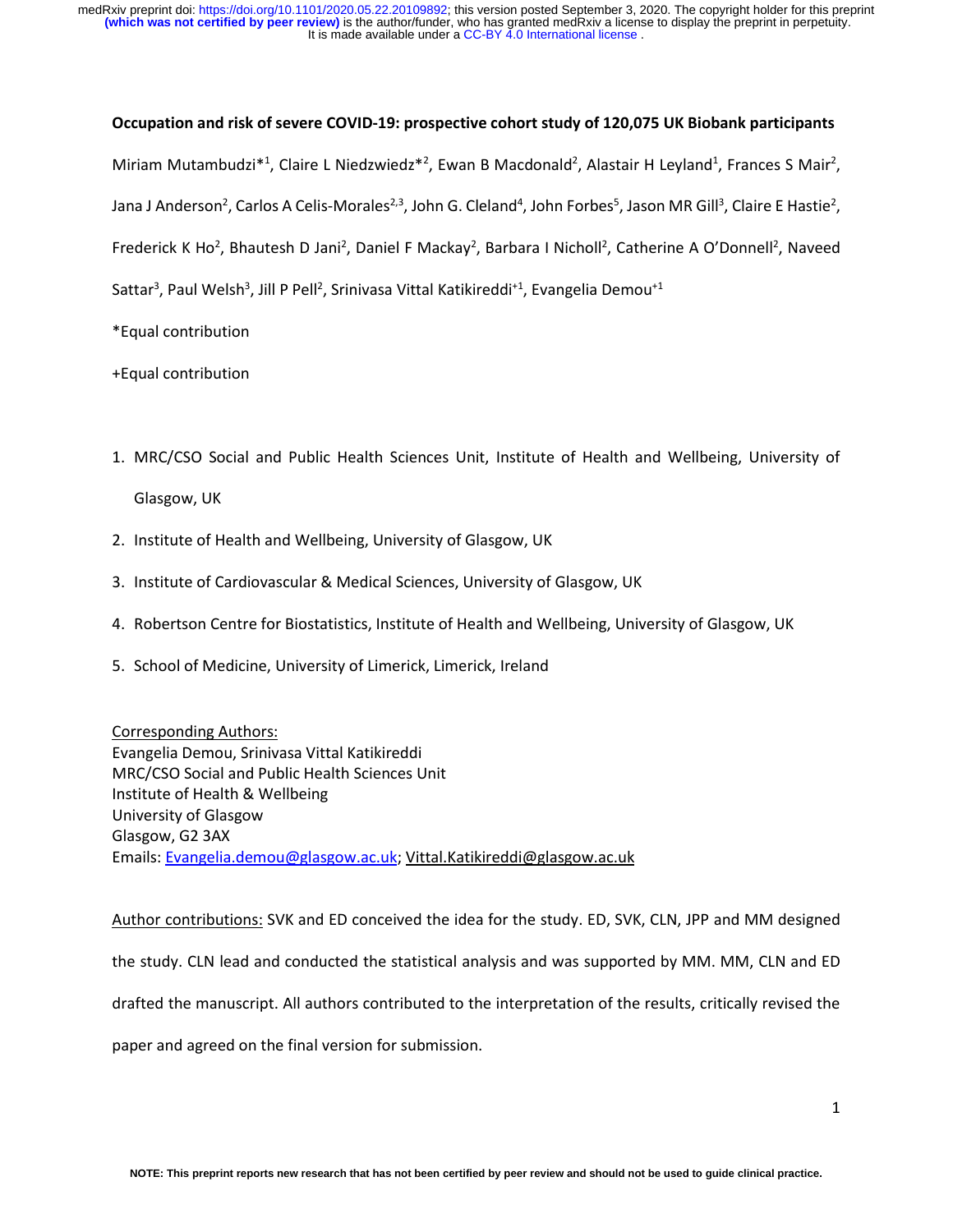## **Abstract**

**Objectives:** To investigate severe COVID-19 risk by occupational group.

**Methods:** Baseline UK Biobank data (2006-10) for England were linked to SARS-CoV-2 test results from Public Health England (16 March to 26 July 2020). Included participants were employed or self-employed at baseline, alive and aged less than 65 years in 2020. Poisson regression models adjusted sequentially for baseline demographic, socioeconomic, work-related, health, and lifestyle-related risk factors to assess risk ratios (RRs) for testing positive in hospital or death due to COVID-19 by three occupational classification schemes (including Standard Occupation Classification 2000).

**Results:** Of 120,075 participants, 271 had severe COVID-19. Relative to non-essential workers, healthcare workers (RR 7.43, 95% CI:5.52,10.00), social and education workers (RR 1.84, 95% CI:1.21,2.82) and other essential workers (RR=1.60, 95% CI:1.05,2.45) had higher risk of severe COVID-19. Using more detailed groupings, medical support staff (RR 8.70, 95% CI:4.87,15.55), social care (RR 2.46, 95% CI:1.47,4.14) and transport workers (RR= 2.20, 95% CI:1.21,4.00) had highest risk within the broader groups. Compared to white non-essential workers, non-white non-essential workers had a higher risk (RR 3.27, 95% CI: 1.90,5.62) and non-white essential workers had the highest risk (RR 8.34, 95% CI:5.17,13.47). Using SOC2000 major groups, associate professional and technical occupations, personal service occupations and plant and machine operatives had higher risk, compared to managers and senior officials.

**Conclusions:** Essential workers have higher risk of severe COVID-19. These findings underscore the need for national and organizational policies and practices that protect and support workers with elevated risk of severe COVID-19.

**Trial registration**- N/A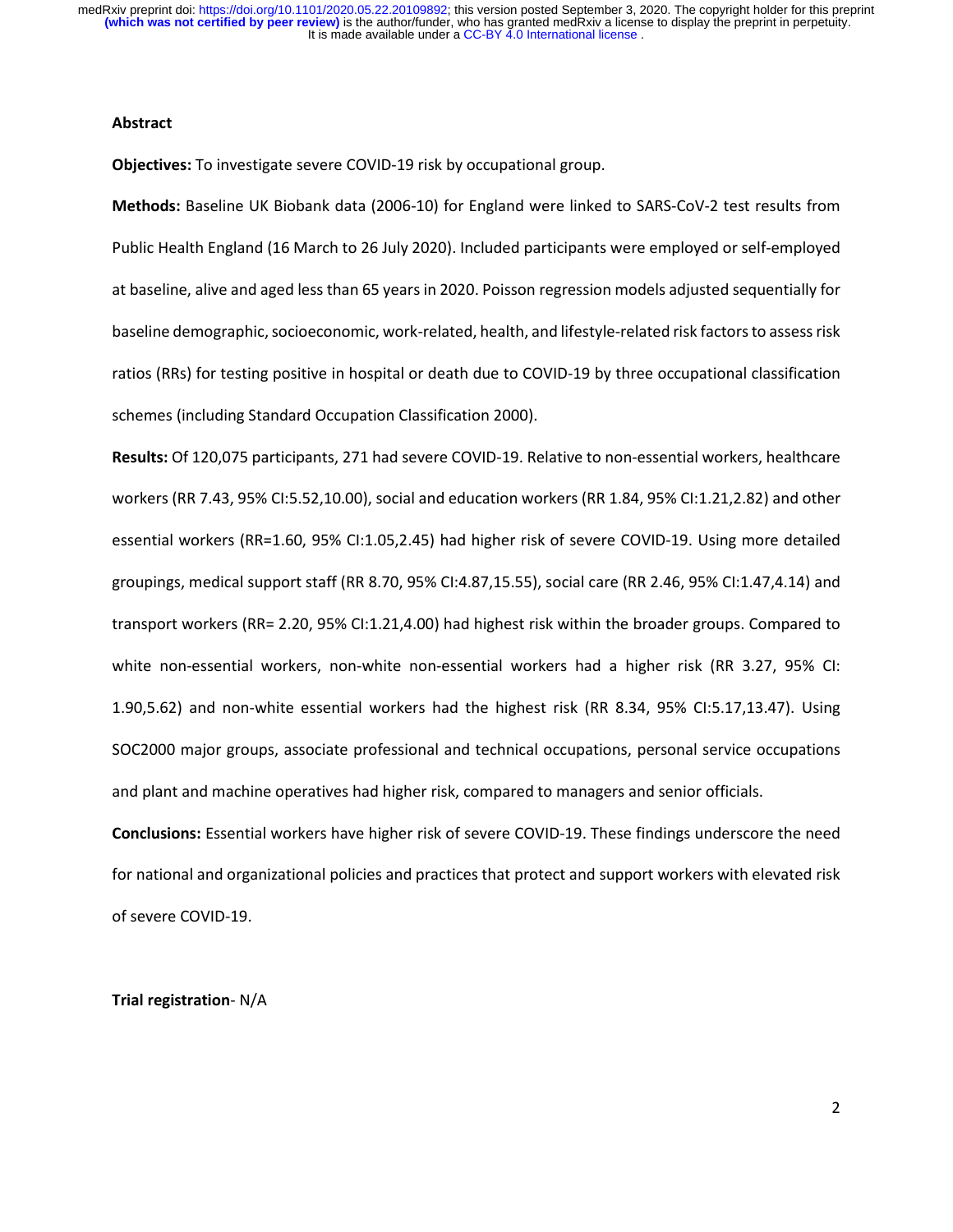# *What is already known on this topic*

- Essential workers have a higher exposure to the SARS-CoV-2 virus due to the nature of their work.
- In comparison to non-essential workers, healthcare workers appear to have a higher risk of SARS-CoV-2 infection.

# *What this study adds*

- Healthcare workers had a more than seven-fold higher risk of severe COVID-19; those working in social care and transport occupations had a two-fold higher risk.
- Adjusting for potential confounding and mediating variables did not fully account for the differences in the observed risk amongst most occupational groups.
- Non-white essential workers had the highest risk of severe COVID-19 infection.

# *How might this impact on policy or clinical practice in the foreseeable future?*

• Our findings reinforce the need for adequate health and safety arrangements and provision of PPE, particularly in the health and social care sectors, and highlight the need for national and organizational policies and practices that protect and support workers with elevated risk of SARS-CoV-2 infection.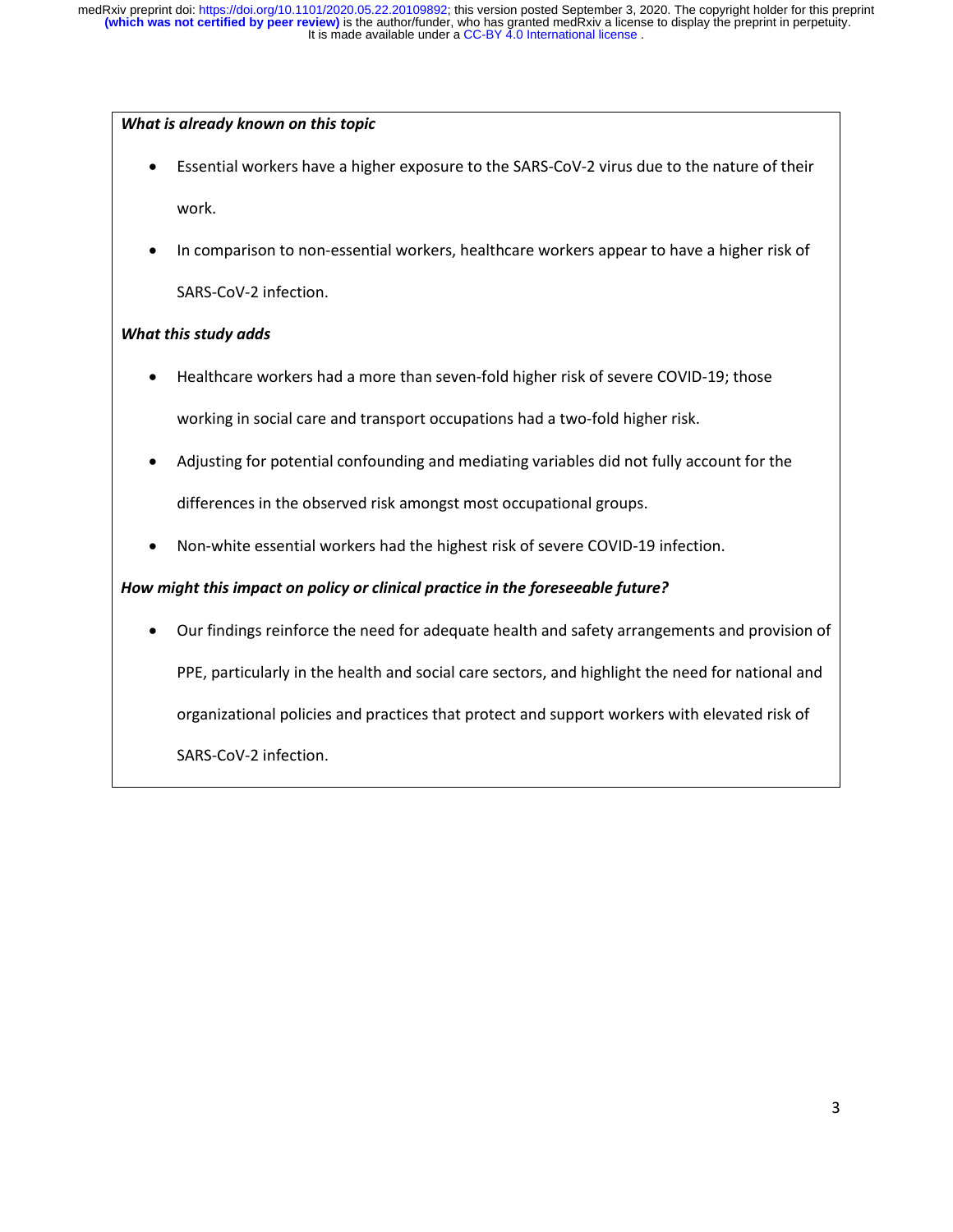## INTRODUCTION

The Severe Acute Respiratory Syndrome coronavirus-2 (SARS-CoV-2) and its resulting disease (COVID-19) has resulted in a fast-moving pandemic. According to surveillance data from Public Health England (PHE) there were over 99,000 confirmed infections in England between January  $31^{st}$ , 2020 and April 22<sup>nd</sup> 2020, with London reporting an incidence rate of 221/100,000 persons (1). Essential workers and older adults are particularly vulnerable to infection and adverse subsequent outcomes (2). At present however, few studies globally have assessed risk of COVID-19 in different essential worker groups and only one UK study has assessed COVID-19 related morbidity and mortality across different occupations, with limited consideration of potential confounding factors (3–6).

To protect public health, the UK instituted precautionary lockdown policies and urged businesses to transition to home working where possible during March 2020, to reduce risk of infection (7). However, the risks faced by different population groups during the shutdown have not been equal (8). Essential workers who provide crucial or fundamental public services including those in healthcare, social care, sanitary services, and transportation have continued attending work to carry out their daily duties. These essential worker groups have increased exposure to the SARS-CoV-2 virus through their work which may bring them into close proximity with members of the public or infected patients, particularly since carriers may be infectious without, or before, showing significant symptoms (6). In addition, their risk may be increased due to working closely with infected asymptomatic or even sick colleagues (presenteeism) who still report to work. Asymptomatic carriers and presenteeism in the workplace have both been associated with the spread of infectious diseases such as influenza and Ebola (9,10). Preliminary research indicates that occupational exposure to the SARS-CoV-2 virus is of great concern among essential worker groups, particularly healthcare workers, in whom the lack of personal protective equipment (PPE) caused "a real and justified fear about personal safety"(11). Inadequate PPE and challenges in implementing timely and effective practices in care homes has resulted in significant outbreaks in these occupational settings (12).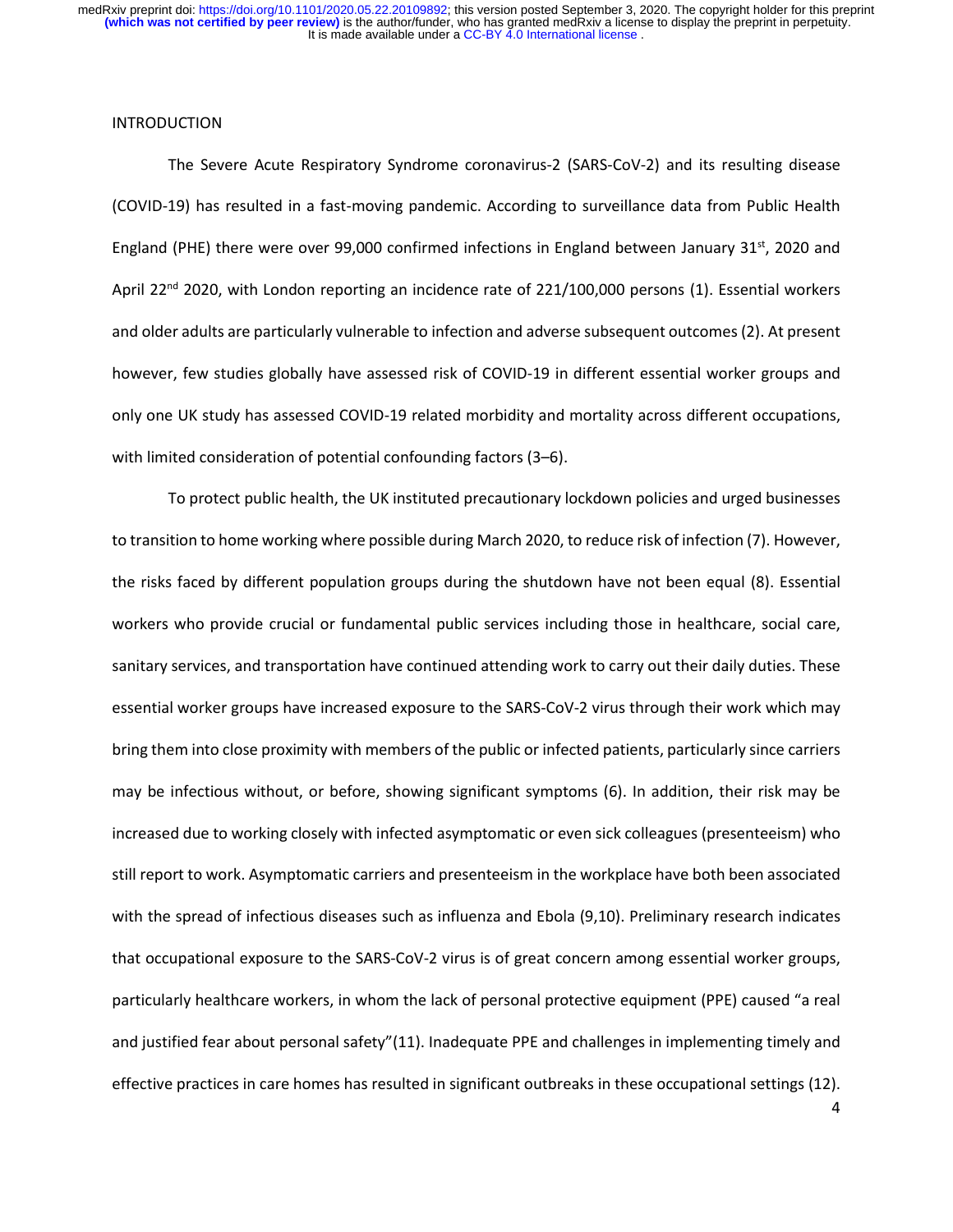In education, the reluctance to reopen schools because of concern about risk of infection could exacerbate existing inequalities (13). Furthermore, there is evidence of high infection rates and subsequent morbidity and mortality among low skilled occupations, and social, transport, food, and sales and retail workers  $(2,3,14-16)$ .

Despite large occupational differences being generally seen for health outcomes (17), there has been a lack of studies examining differences in risk of COVID-19 across occupational groups. Apart from healthcare workers (18), it is not clear which other occupational groups are most at risk. Increasing our knowledge of the risk of infection among different groups of essential and non-essential workers will contribute to providing a more comprehensive depiction of the impact of global pandemics on vulnerable workers. This information has important implications for ensuring the safety and protection of essential workers from the risks of COVID-19 (19).

We therefore aimed to assess the risk of severe COVID-19 in essential workers, relative to nonessential workers. Specifically, we used linked data from the UK Biobank study and SARS-CoV-2 test results from Public Health England (PHE) to examine the risk of infection by a) broad essential occupational groups, b) detailed essential occupational groups and c) Standard Occupational Classification (SOC) 2000 major groups (20), while accounting for baseline sociodemographic, socioeconomic, work-related, lifestyle, and health factors.

#### METHODS AND DATA

#### **Study design**

UK Biobank is a prospective cohort study, established to identify disease determinants in middle and older age adults and has been previously described in detail (21). In brief, adults aged 40-69 years were invited to participate in the study if they resided within 25 miles (40.23 km) of an assessment centre and were registered with the National Health Service in England, Wales, or Scotland (22). Approximately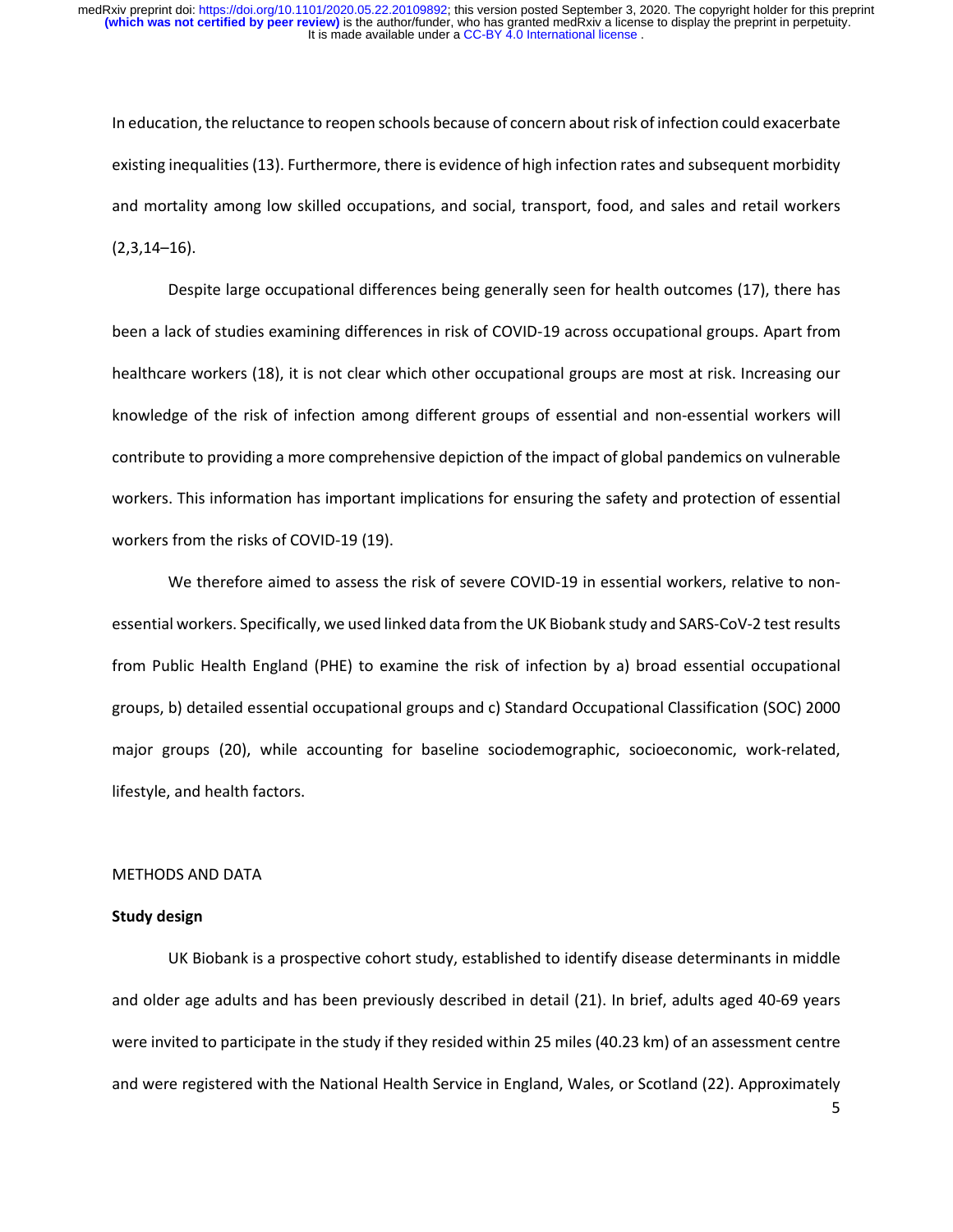502,000 individuals (out of 9 million invited) consented to participate, representing a 5.5% response rate (21). At baseline participants were required to visit an assessment centre to complete a computer-assisted self-administered questionnaire and a face-to-face interview, and to provide physical measures and biological samples. All baseline data were collected between 2006 to 2010. The UK Biobank study received ethical approval from the NHS National Research Ethics Service North West (16/NW/0274) and all participants provided written informed consent.

UK Biobank participants who were: 1) working at baseline; 2) below retirement age (<65years) in 2020; 3) had their baseline assessment in England were included in the study. The latter criterion was used because linked SARS-CoV-2 test results from PHE were available for England only. Participants were excluded if they had previously requested to withdraw from the study (N=30).

## **Ascertainment of outcomes**

The outcome of interest was severe COVID-19, defined by a positive test result for SARS-CoV-2 in a hospital setting (i.e. participants whose tests were taken while an inpatient or attending an Emergency Department) or death with a primary or contributory cause reported as COVID-19 (International Classification of Disease-10 codes U07.1 or U07.2) (23). By focusing on hospital cases and deaths we limit potential bias due to differential ascertainment, as these cases likely reflect more severe COVID-19 disease and exclude those who were tested because they were a healthcare worker (1). Participants testing negative or positive outside a hospital setting were included in the denominator. We were not able to identify asymptomatic or symptomatic cases who did not present to the health service, therefore these were also included in the denominator.

Public Health England provided data for SARS-CoV-2 test results for the period 16 March 2020 to 26<sup>th</sup> July 2020 from its microbiology database, Second Generation Surveillance System. Data provided included specimen date, origin (evidence that the individual was an inpatient or not) and result (positive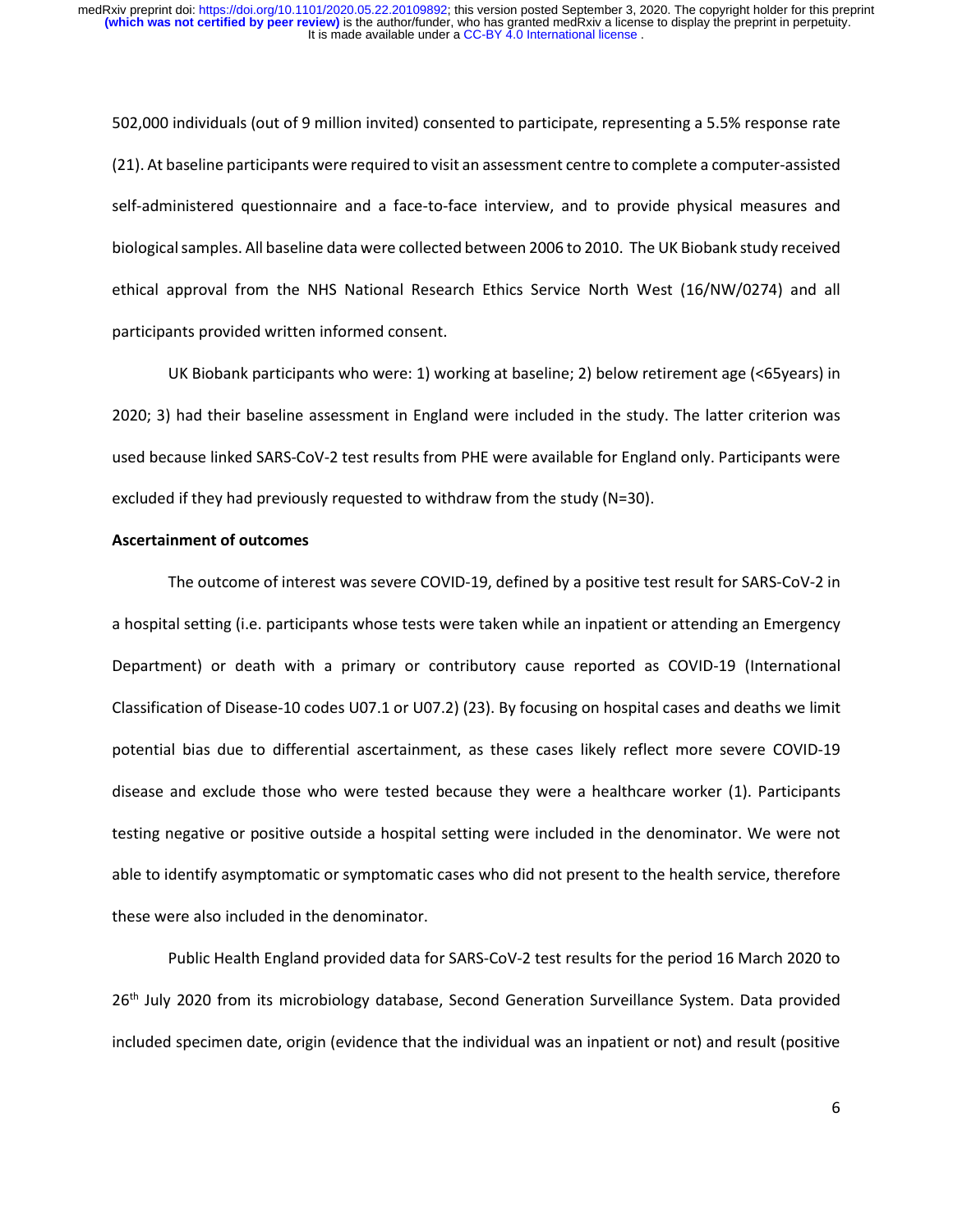or negative) (1). These data were linked to the UK Biobank baseline data and to mortality records from the NHS Information Centre up to 28<sup>th</sup> June 2020.

# **Ascertainment of exposure**

Our exposure of interest was occupational group as reported at baseline. UK Biobank asked participants about their current or most recent job title and these were converted to 4 digit Standard Occupational Classification (SOC) 2000 codes (20). Employed participants were classified into five broad groups (non-essential workers, healthcare workers, social and education workers, police and protective service and 'other' essential workers) by members of our team with expertise in occupational and public health. To assess whether there were differences in risk among occupations within these broad groups, we further classified occupations into eight more precise categories of essential workers [healthcare professionals(e.g. doctors, pharmacists), health associate professionals(e.g. nurses, paramedics), medical support staff (nursing assistants, hospital porters), social care workers, education workers, food workers, transport workers, and police and protective services (including sanitary service workers)], whose risk was assessed relative to non-essential workers (see supplementary material Figure S1). Occupational groupings were performed blind to COVID-19 status.

To allow for comparability with research that uses occupations as defined by broader SOC groups, we also examined the associations between risk of severe COVID-19 and the SOC 2000 major occupation groups (managers and senior officials, professional occupations, associate professional and technical occupations, administrative and secretarial occupations, skilled trades occupations, personal service occupations, sales and customer service occupations, process, plant and machine operatives, elementary occupations) (5,20). As occupation data were collected at baseline between 2006-2010, we assessed correlations between occupation at baseline and follow-up for a subsample of the cohort (n=12,306) who participated in further data collection when attending a clinic visit to participate in the UK Biobank Imaging Study (24) between 30th April 2014 and 7th March 2019 (median August 2017). We found a high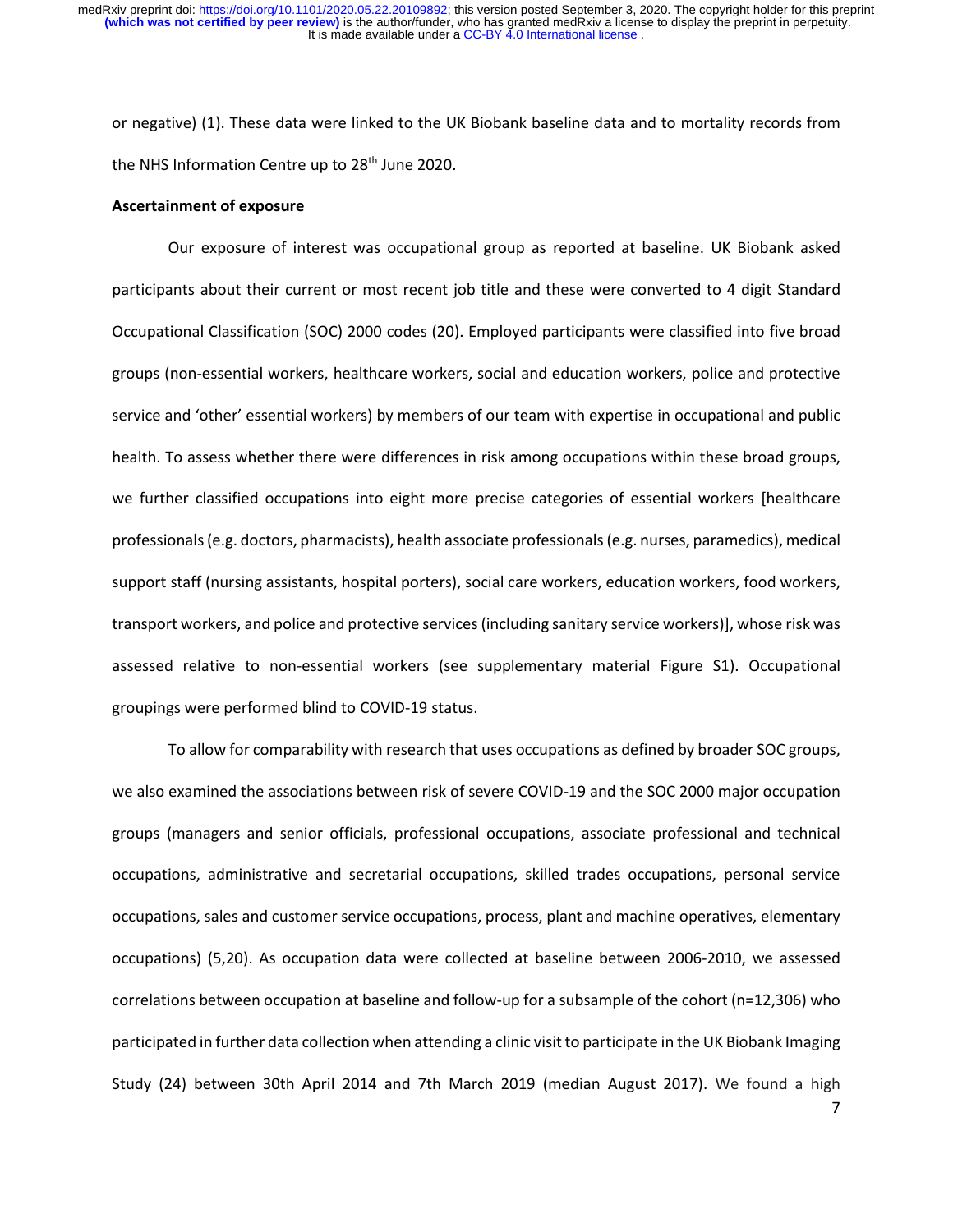correlation (r=0.71, p<0.001) between job at baseline and follow-up indicating a high likelihood that participants had continued working in the same profession.

#### **Ascertainment of covariates**

Covariates of interest included sociodemographic factors [current age group (<55, 55-59, 60+ years), gender (male/female), country of birth (UK and Ireland or elsewhere), ethnicity (white British, white Irish, white other, mixed, south Asian, black, other)], socioeconomic factors [area-level socioeconomic deprivation index, education level (college or university degree, A levels/AS levels or equivalent, O levels/GCSEs/CSEs or equivalent, other, none of the above)], work-related factors [shift work (yes, no), manual work (manual, non-manual), work hours (<40, 40-45, >45), tenure in job ( <=10, 11-20, >20 years)], health conditions [number of self-reported chronic conditions, limiting illness/disability (yes, no)], and lifestyle-related factors [(alcohol consumption (daily or almost daily, three or four times a week, once or twice a week, one to three times a month, special occasions only, former drinker, never), smoking status (never, former, current), body mass index (BMI) category]. The Townsend index was used to assess area-level socioeconomic deprivation, which includes measures of neighborhood unemployment, non-car ownership, non-home ownership and household overcrowding (24). The index was categorised into quartiles reflecting a gradient from most advantaged (lowest quartile) to least advantaged (highest quartile). Self-reported number of chronic health conditions was ascertained from a pre-defined list of 43 conditions and categorized into none, one, two, three, four or more (25). BMI was calculated from physical measurements and treated as an ordinal variable with four categories according to the WHO classification (26): underweight (<18.5 kg/m<sup>2</sup>), normal (18.5-24.9 kg/m<sup>2</sup>), overweight (25.0– 29.9 kg/m<sup>2</sup>), and obese (>30.0kg/m<sup>2</sup>). Assessment centre was included as a covariate in all models to account for potential differences in recruitment and measurement processes. All covariates were measured at baseline.

#### **Statistical analyses**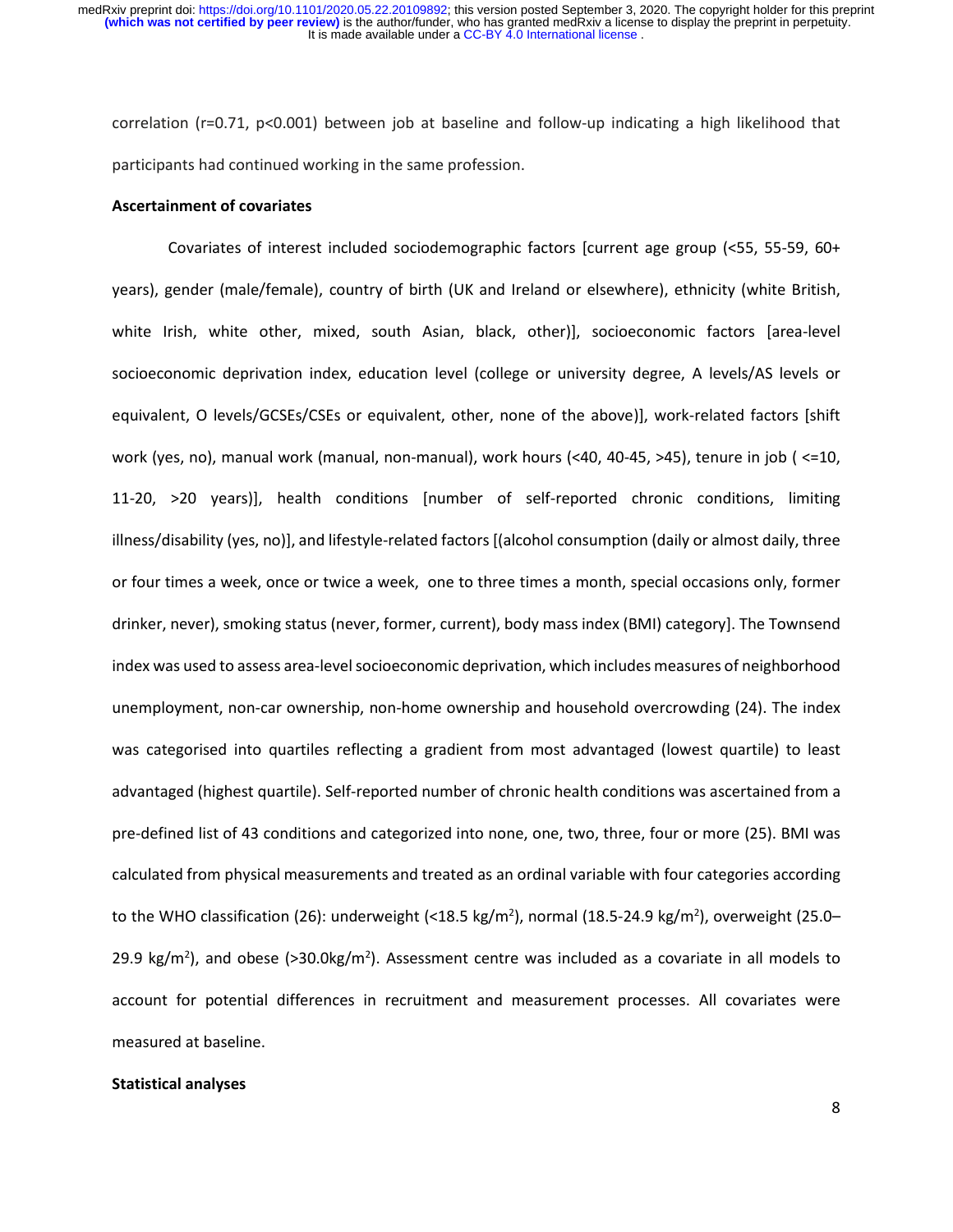Sample characteristics were summarised using frequencies and proportions. Poisson regression models for which risk ratios (RR) and 95% confidence intervals (95% CI) were reported, examined the strength of association between baseline occupational group and risk of severe COVID-19. Robust standard errors were used to ensure accurate estimation of 95% CIs and p values (27).

We estimated six nested models. Model 1 included sociodemographic factors, i.e. age, sex, assessment centre, country of birth, and ethnicity. Model 2 included all covariates in Model 1, plus socioeconomic factors, i.e. area-level socioeconomic deprivation quartile, and education level. Model 3 included all covariates in Model 2, plus work-related factors, i.e. shift work, manual work, job tenure, and work hours. Model 4 included all covariates in Model 2, plus number of chronic conditions, and longstanding illness/disability. Model 5 included the covariates from model 2 as well aslifestyle-related factors i.e. BMI, smoking, and alcohol. Model 6 was fully adjusted for all covariates. In post hoc analyses to examine potential effect modification by race, we grouped people into white/non-essential worker; nonwhite/non-essential worker; white/essential worker; non-white/essential worker and repeated the models above. Due to the small number of severe COVID-19 cases within groups when broken down by ethnicity, we were unable to investigate more detailed categories.

Participants with missing data (N=8,494 (6.6%)) for any variable were excluded from the statistical analyses. All analyses were performed using Stata MP/15.1 Software (Stata, College Station, TX).

# **Patient and public involvement**

Participants were not involved in the design and implementation of the study or in setting research questions and the outcome measures. No participants were asked to advise on interpretation or writing up of results.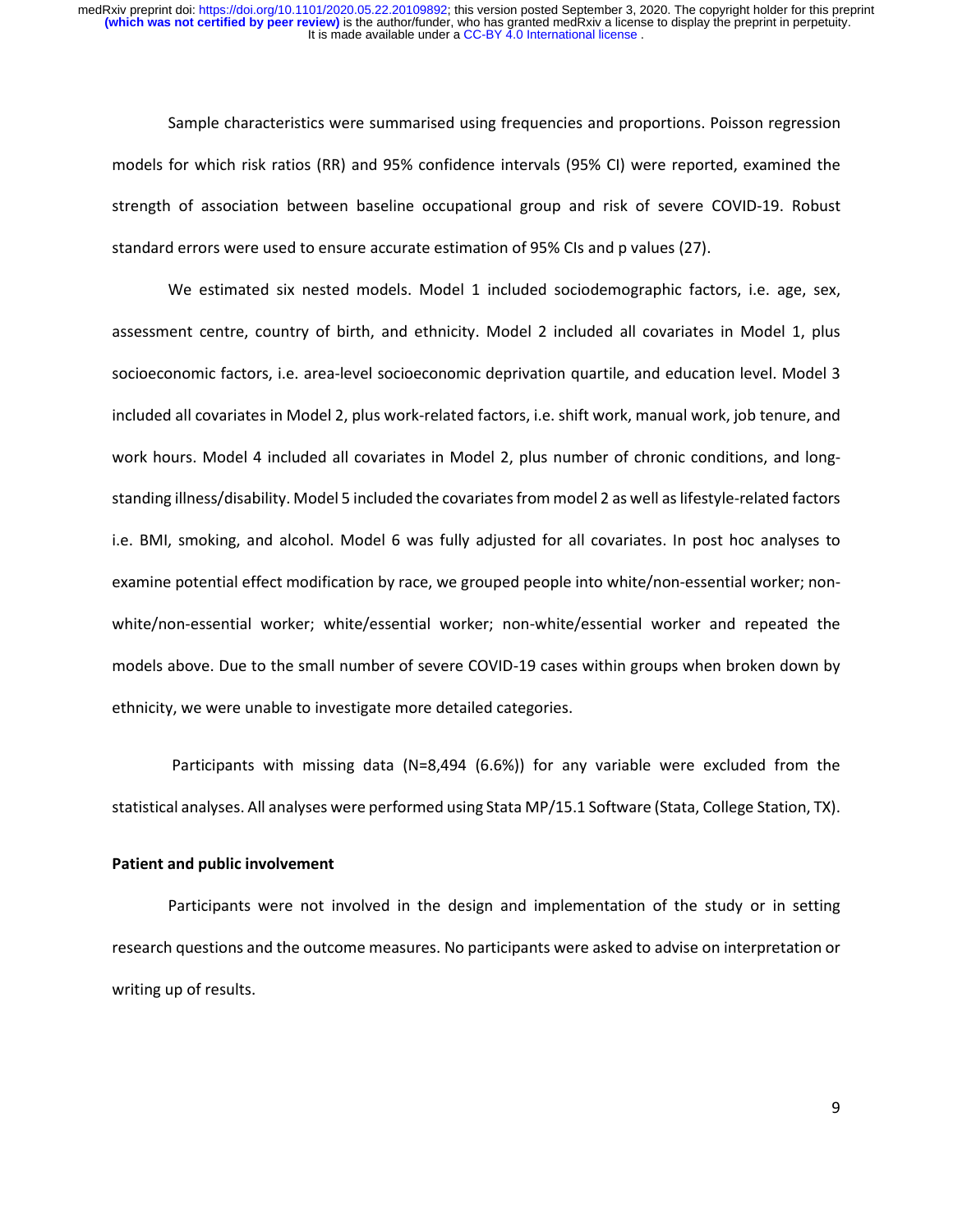#### RESULTS

Our sample included 120,075 working participants aged 49 to 64 years in 2020, after excluding participants who died prior to 16<sup>th</sup> March 2020 (n=2,067) and those with missing data (figure 1). Of these, 29.3% (n=35,127) were classified as essential workers; healthcare (9.0%), social and education (11.2%), and other essential workers (9.1 %) (Table 1). 92.2% of the sample was white (British, Irish, and other). South Asian and black participants accounted for 2.6%, and 2.7% of the study sample, respectively. Women and ethnic minority participants were more likely to be employed in essential occupations at baseline (supplementary table S1).

## [Insert Figure 1]

3,111 (2.6%) participants had been tested for SARS-CoV-2 between 16<sup>th</sup> March and 26<sup>th</sup> July 2020 and of these, 262 (0.2%) had a positive test in a hospital setting. Of the 262 hospital cases, 12 had died up to 28th June 2020 and an additional 9 people had COVID-19 as a contributory cause of death who were not identified as testing positive in hospital. 271 people (0.2%) were therefore classified as having severe COVID-19. Healthcare professionals (1.0%), medical staff support (1.1%), health associate professionals (0.9%), social care (0.3%), transport (0.4%) had higher rates of severe COVID-19 compared to nonessential workers (0.1%) (table 2). Descriptive statistics by broad race groups are included in supplementary table S2.

# **Risk of severe COVID-19 by broad essential occupational groups**

10 In comparison to non-essential workers, healthcare workers had a more than seven-fold (RR 7.43, 95% CI: 5.52,10.00) greater risk of severe COVID-19 (table 3). This association remained after adjusting for all covariates (RR 7.69, 95% CI: 5.58,10.60). Social and education workers also exhibited a higher risk (RR 1.84, 95% CI: 1.21,2.82), which remained after adjustment for the covariates. Other essential workers also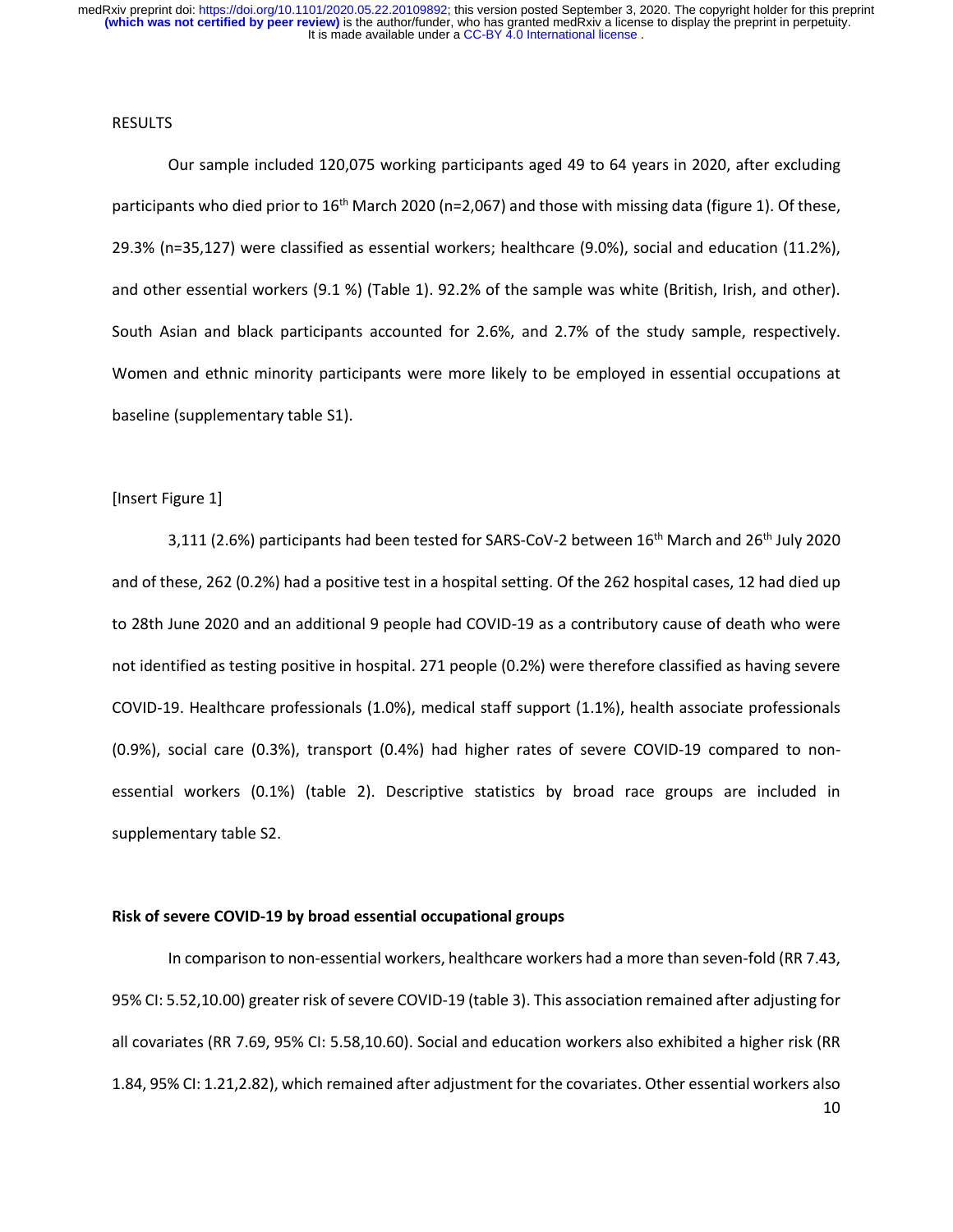had slightly higher risk compared to non-essential workers (RR 1.60, 95% CI: 1.05,2.45), but this was attenuated after adjustment for socioeconomic factors. Detailed model results including all covariates are presented in supplementary table S3. In summary, men, south Asian and black ethnic groups, socioeconomic disadvantage and the least educated groups had higher risk of severe COVID-19, compared to women, white British, socioeconomic advantage and degree educated groups, respectively. Workrelated factors including shift-work and manual work were also associated with higher risk of severe COVID-19, as were being overweight or obese, or a previous smoker.

## **Risk of severe COVID-19 by detailed essential occupational groups**

Examination of associations using more detailed occupation profiles (figure 2a) indicated that relative to non-essential workers, medical support staff had the highest risk of severe COVID-19 (RR 8.70, 95% CI: 4.87,15.55), followed by health associate professionals (RR 7.53, 95% CI: 5.44,10.43) and healthcare professionals (RR 6.19, 95% CI: 3.68,10.43) (table 3). The higher risk of severe COVID-19 among healthcare workers was not reduced after adjustment for socioeconomic, work-related, or health and lifestyle-related factors. Among social care workers, risk was also elevated (RR 2.46, 95% CI: 1.47,4.14) and was only slightly attenuated when adjusting for the covariates. Transport workers also exhibited a two-fold higher risk of severe COVID-19 (RR 2.20, 95% CI: 1.21,4.00) compared to non-essential workers, but this was attenuated after adjustment for socioeconomic factors (RR 1.66, 95% CI: 0.91,3.01). There were no strong associations observed for the other essential worker groups(police and protective service, food, or education workers). Further details for these models are presented in supplementary table S4.

[Insert Figure 2]

**Risk of severe COVID-19 by SOC 2000 major occupational groups**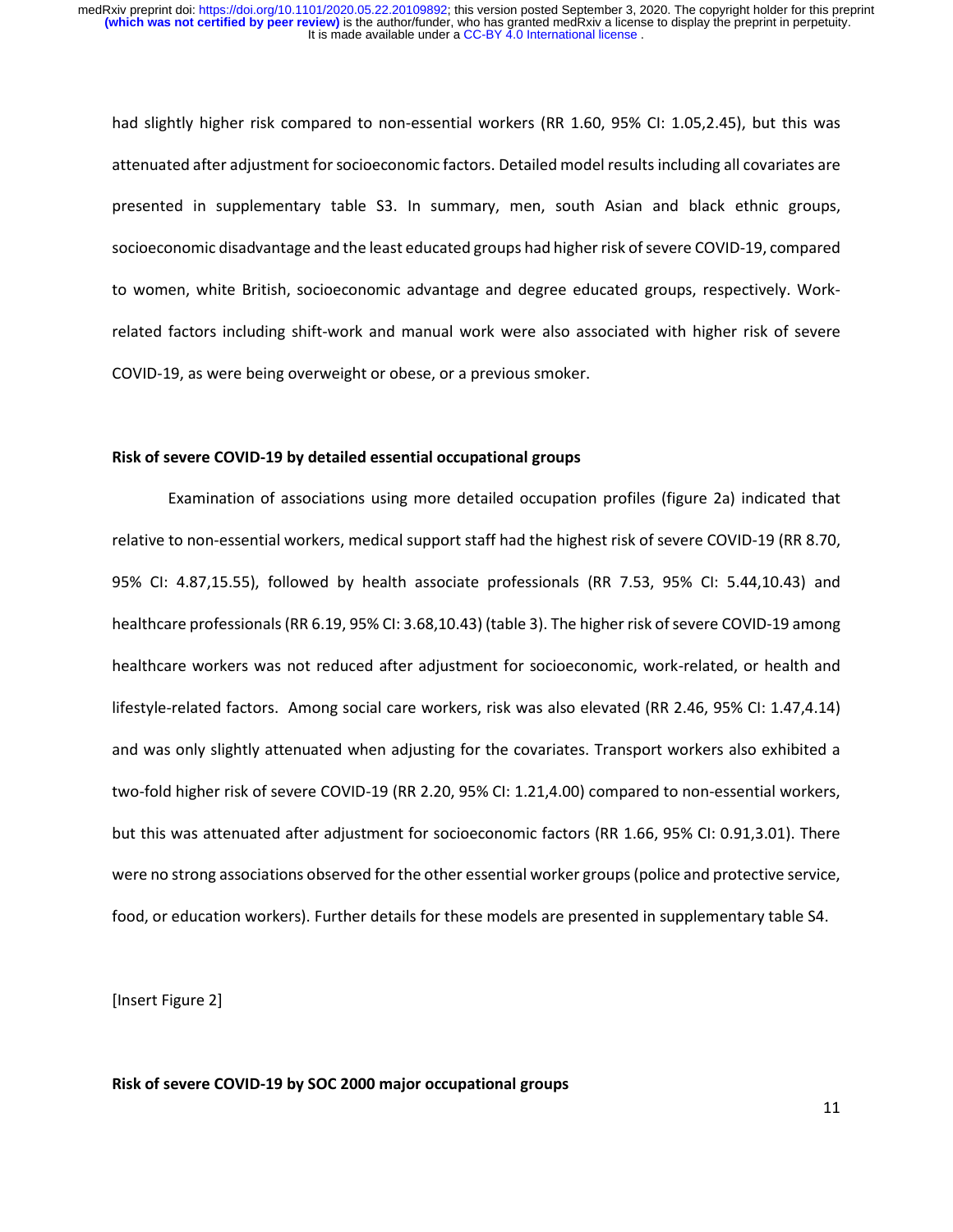In analyses using the SOC 2000 major occupational groups (table 3 and figure 2b), compared to managers and senior officials, associate professional and technical occupations (RR 3.19, 95% CI: 2.10,4.85) had the highest risk, which was only slightly attenuated by adjusting for covariates. Personal service occupations were associated with higher risk (RR 2.73, 95% CI: 1.56,4.76), but this was attenuated after adjustment for the covariates, particularly work-related factors including shift and manual work. Process, plant and machine operatives (RR 2.39, 95% CI: 1.31,4.36) also had a higher risk, however this was mostly explained by socioeconomic factors. The other occupational groups (professional, administrative and secretarial, skilled trades, sales and customer service and elementary occupations) did not have elevated risk. Detailed model results for the association between SOC 2000 major occupational groups and severe COVID-19 are available in supplementary table S5.

## **Post hoc analyses**

In post hoc analyses examining potential effect modification by race, we found that the risk of severe COVID-19 was highest in non-white, essential workers, with a more than 8-fold risk (RR 8.34, 95% CI: 5.17,13.47) compared to non-essential workers who were white (table S6 and figure S2). The risks for nonwhite, non-essential workers (RR 3.27, 95% CI: 1.90,5.62) and white, essential workers (RR 3.47, 95% CI 2.63,4.59) were similar, suggesting effect modification by race. Accounting for the range of socioeconomic, health, work and lifestyle-related factors did not substantially attenuate the associations.

#### DISCUSSION

To our knowledge, our study is the largest to date to assess risk of severe COVID-19 among different occupational groups. We found an over seven-fold higher risk for healthcare workers, and a twofold higher risk for social care and transport workers, compared to non-essential workers. Apart from transport workers, adjustment for covariates did not alter the associations substantially, implying that the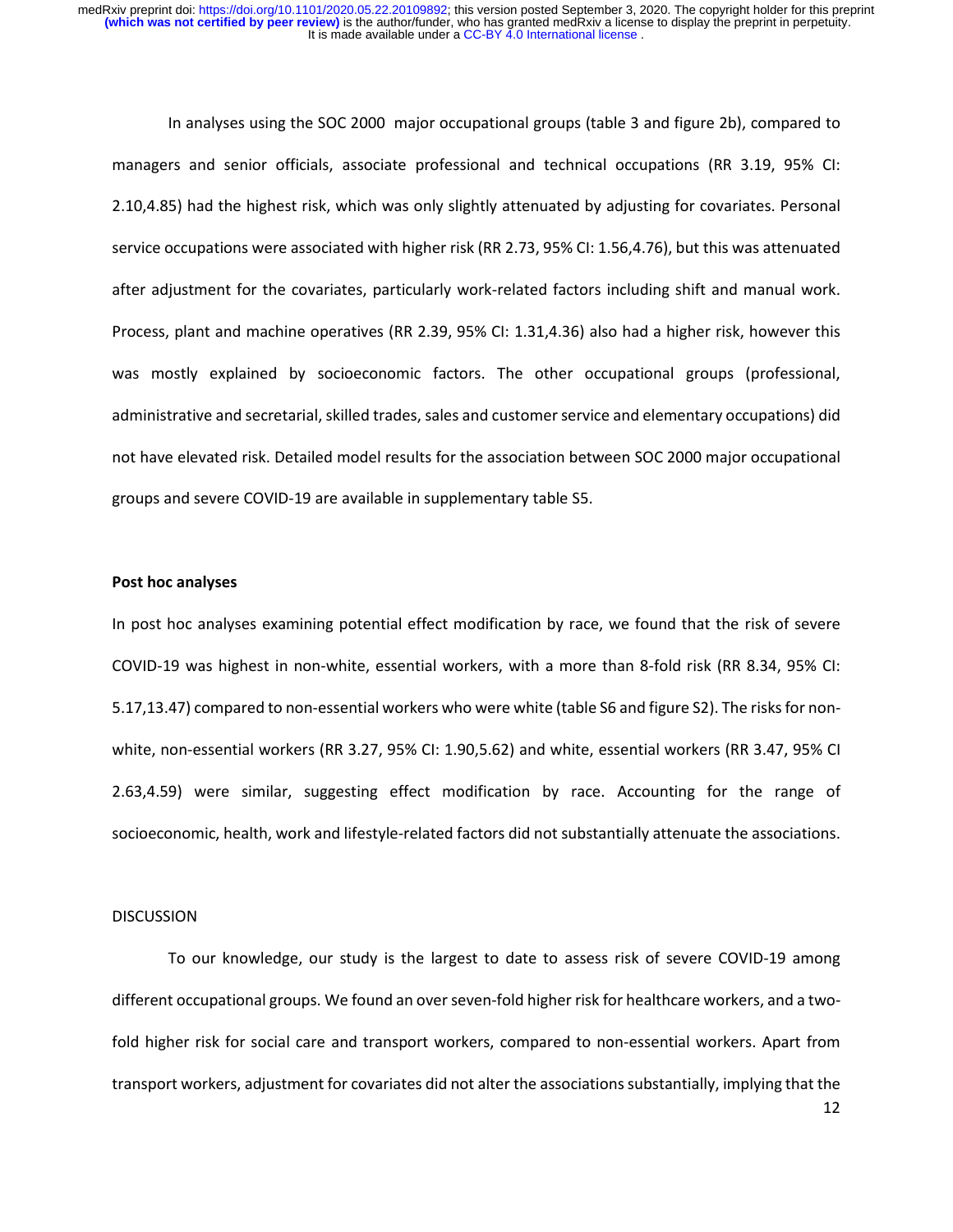socioeconomic, health, work- and lifestyle-related variables we studied were not the main mechanistic factors underpinning the occupational differences. The heightened risk found among transport workers appeared to be accounted for by socioeconomic factors. The comparisons of severe COVID-19 risk across health and social care occupational groups highlighted how these higher risks seem to be particularly linked to the jobs themselves, rather than reflecting broader socioeconomic circumstances.

This study has several important strengths. First, by using a well characterised cohort study, we were able to compare infection risk across a wide range of occupational groups and identify occupations that may be at higher risk of severe COVID-19. Data linkage, the large sample size and detailed data, enabled us to expeditiously provide empirical evidence from the ongoing pandemic and to investigate the extent to which observed outcomes are potentially explained by a wide range of factors, including workrelated factors, lifestyle risk factors, pre-existing health status and other social variables.

Our findings should be considered in light of several limitations*.* Baseline data were collected 10- 14 years ago, and we are unable to fully account for potential changes in health, lifestyle, sociodemographic and employment status. Further, the UK Biobank has low participation from ethnic minorities and low-income adults (28). As participation in research studies is non-random this may lead to collider bias and increase the risk of inaccurate associations not generalizable to the general population (29,30). The number of cases does not allow for an assessment of risk of COVID-19 for more detailed occupational groups and necessitates the grouping of occupations into broad exposure categories, which may have led to some exposure misclassification. Multiple testing may increase the probability of false positives, but using only our primary outcome of severe COVID-19 risk and broad subgroups mitigates this issue (31). Our results also reflect circumstances during the early phase of the pandemic in March to July 2020. Risks may differ over time, as the extent of physical distancing measures, work patterns and structures or availability of PPE changes. Our outcome measure is also a measure of severe acute disease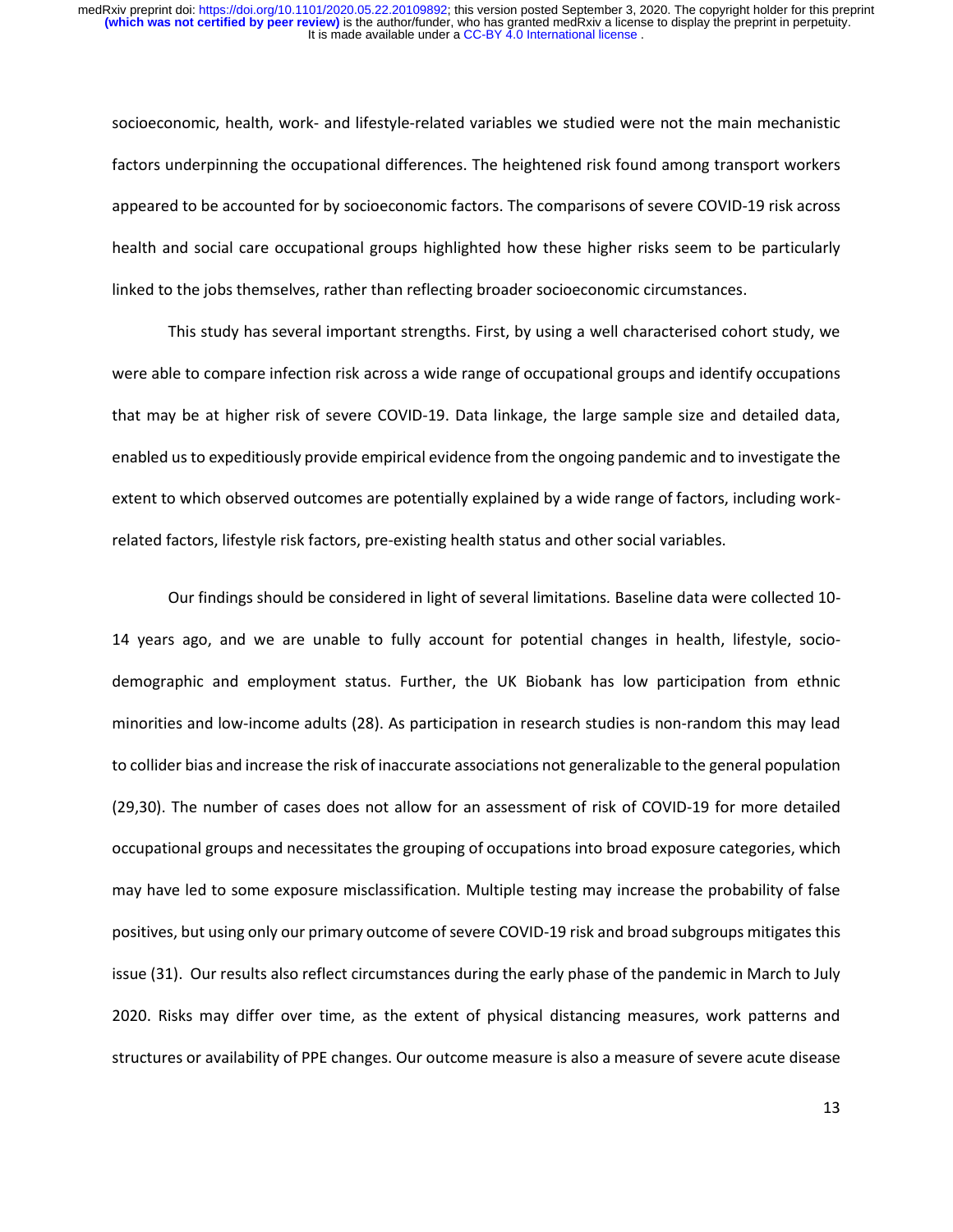and so results may be different for asymptomatic cases, those who experienced symptoms who were not tested, or those who experience long-term effects (32).

Our findings are corroborated by preliminary research reporting higher risk of COVID-19 in essential workers (2,14–16,18). Recent UK Office for National Statistics (ONS) data examining mortality from COVID-19 however, suggests a slightly different pattern of findings from those we present here (5). ONS reported high COVID-19 death rates in men in the lowest skilled occupations, but similarly find higher mortality rates among male healthcare workers, transport and social care workers (5). Several reasons may explain why they find higher risk among elementary occupations. The key reason is likely due to their inclusion of people aged 20 to 64 years, whereas our sample is mostly people aged 50 to 64 years and so is affected by survival bias. Low-skilled workers are disproportionately affected by socioeconomic disadvantage (33), which is associated with poorer health outcomes and higher mortality rates overall (17,34).

There is an urgent need for policies and workplace interventions to reduce exposure and limit spread of infectious diseases in the workplace, through ensuring availability of resources for protective equipment and training. Interventions should be rapidly implemented and delivered, based on the best available evidence, especially as other occupational groups return to workplaces and social distancing measures are relaxed (35). Combining our findings with those of the ONS (5), it is clear that maintaining testing for essential workers is important; however, there is an urgent need for testing and protective measures to be extended to wider and more disadvantaged occupational groups.

Future research will need to assess risk differences among other working groups, such as younger workers and monitor how the progression of COVID-19 and its long-term effects may impact different occupational groups. Ethnic (36,37) and occupational (3,5) inequalities in SARS-CoV-2 exposure, infection, and mortality are evident and these should be studied in combination. Unfortunately, our sample did not

14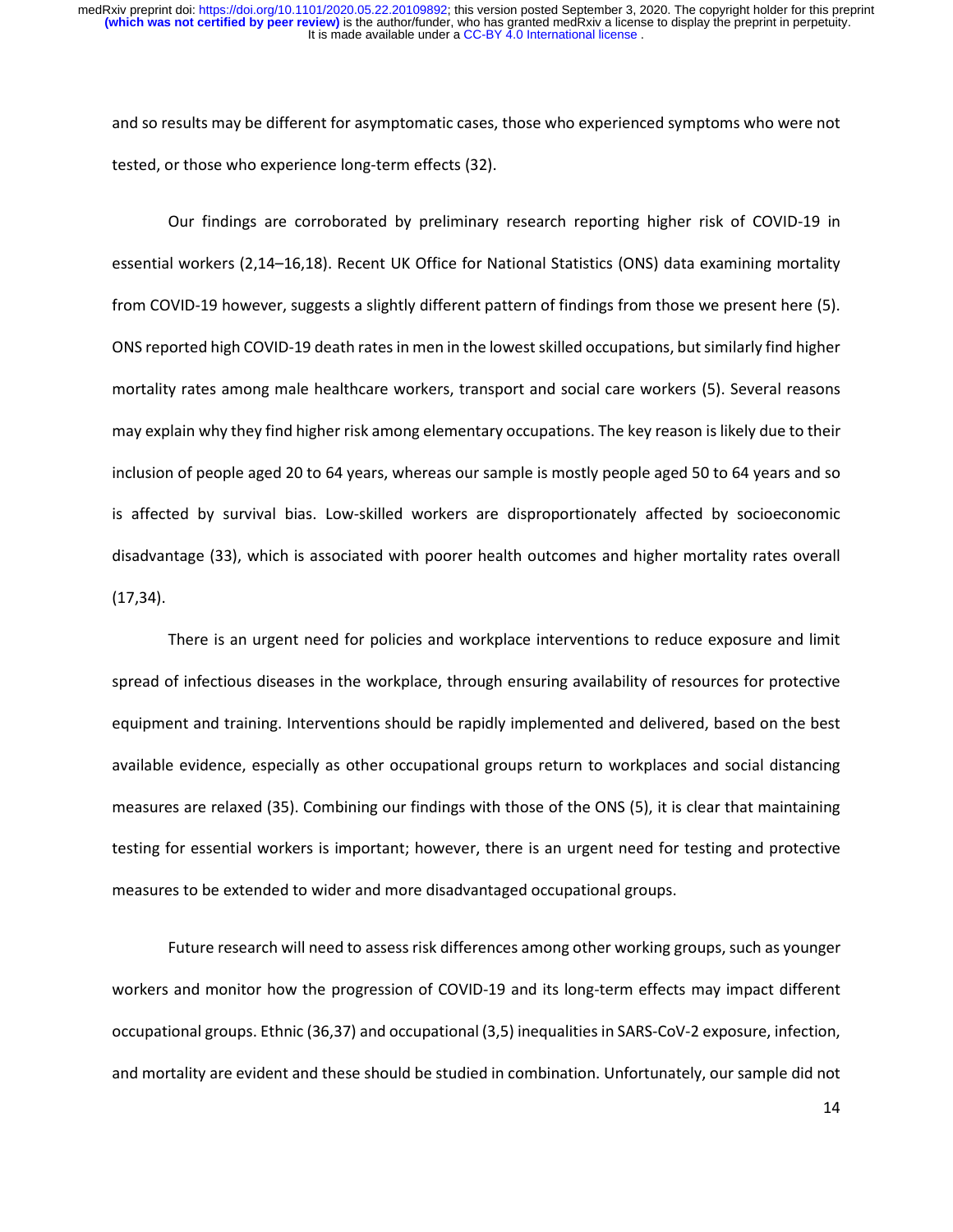allow for detailed analysis, but in our post hoc analyses we found that non-white essential workers were disproportionally at higher risk of severe COVID-19. Our study findings reinforce the need for adequate health and safety arrangements and provision of PPE for essential workers especially in the health and social care sectors, which should be urgently addressed. The health and wellbeing of essential workers is critical to limiting the spread, and managing the burden of global pandemics (38).

# ACKNOWLEDGEMENTS

We thank the UK Biobank participants. This research has been conducted using the UK Biobank Resource (application No 41686 & 17333). We also acknowledge financial support from the Medical Research Council and Chief Scientist Office (MC\_UU\_12017/13; SPHSU13). CLN is supported by a Medical Research Council Fellowship (MR/R024774/1) and SVK by a NRS Senior Clinical Fellowship (SCAF/15). The views and opinions expressed are those of the authors and do not necessarily reflect those of the above funding bodies.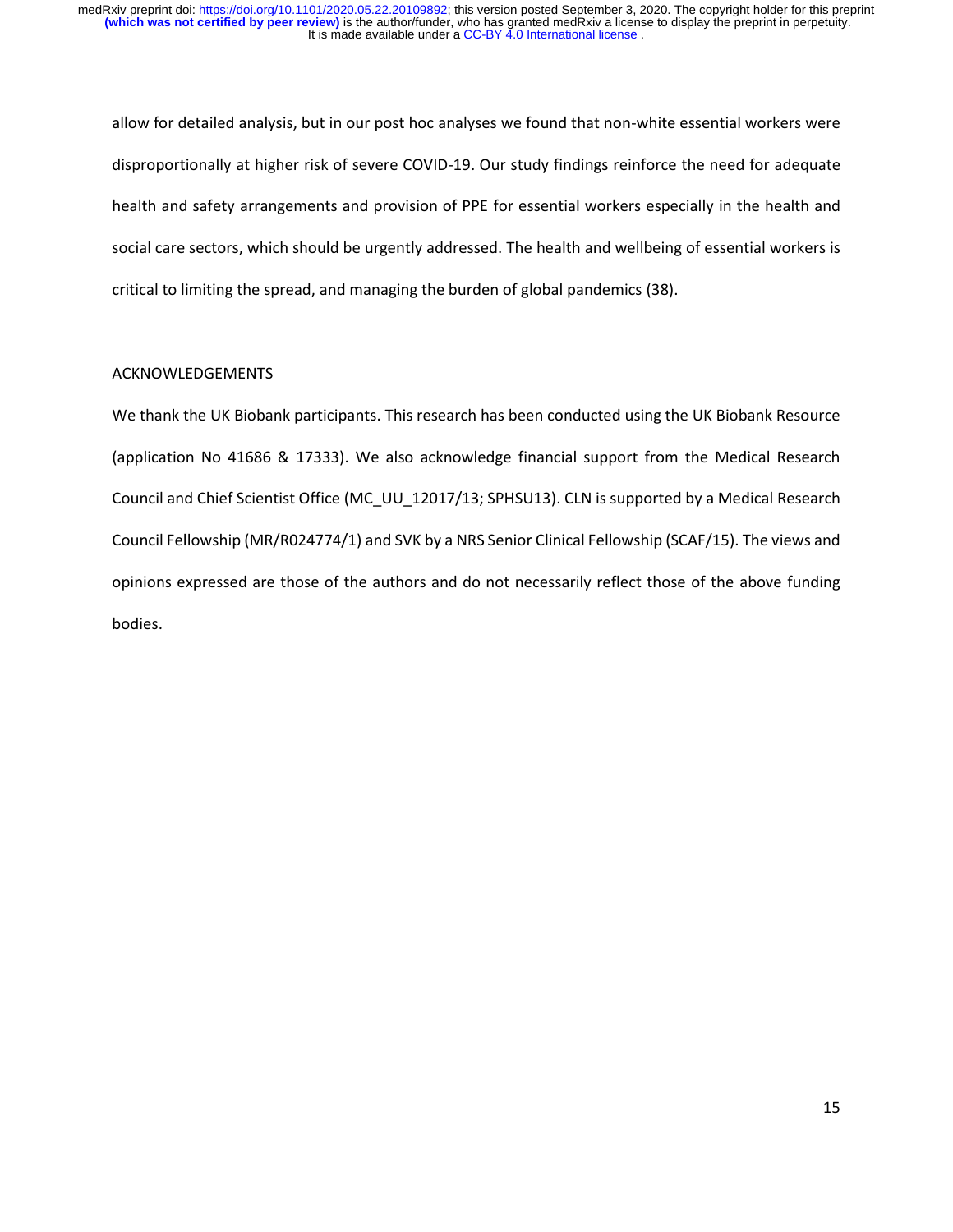Figure 1. Flow chart of cohort

Figure 2: Risk ratios for the associations between (a) detailed essential occupational groups, (b) SOC2000 major occupational groups and severe COVID-19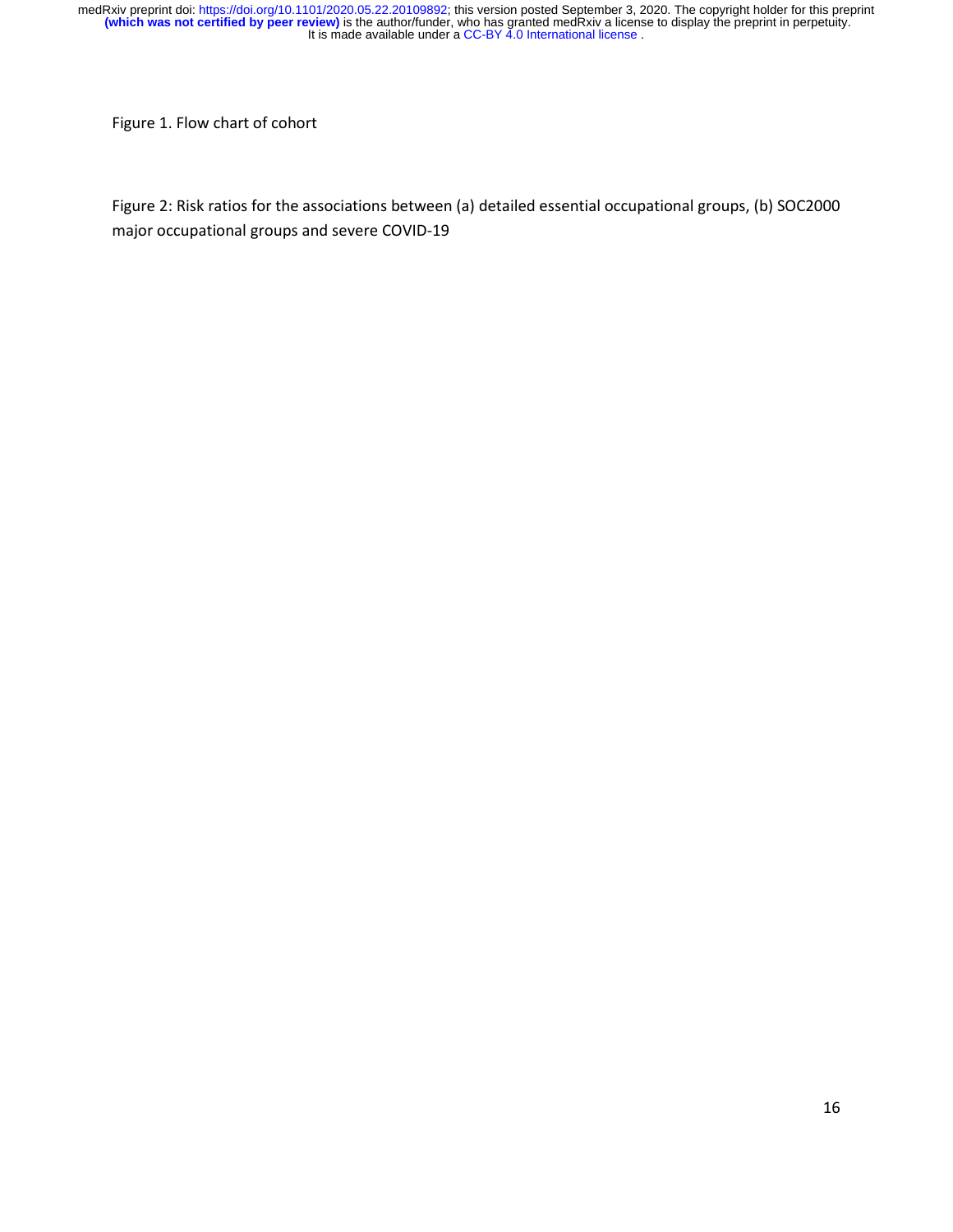|                                                   | N       | %    |
|---------------------------------------------------|---------|------|
| Broad occupational groups of essential workers    |         |      |
| Non-essential workers                             | 84,948  | 70.7 |
| Healthcare workers                                | 10,748  | 9.0  |
| Social and education workers                      | 13,476  | 11.2 |
| Other essential workers                           | 10,903  | 9.1  |
| Detailed occupational groups of essential workers |         |      |
| Non-essential workers                             | 84,948  | 70.7 |
| Healthcare professionals                          | 1,779   | 1.5  |
| Medical support staff                             | 1,295   | 1.1  |
| Health associate professionals                    | 7,674   | 6.4  |
| Social care workers                               | 5,297   | 4.4  |
| <b>Education workers</b>                          | 8,179   | 6.8  |
| Food workers                                      | 4,499   | 3.7  |
| <b>Transport workers</b>                          | 3,279   | 2.7  |
| Police and protective service workers             | 3,125   | 2.6  |
| SOC 2000 major occupational groups                |         |      |
| Managers and Senior Officials                     | 23,704  | 19.7 |
| <b>Professional Occupations</b>                   | 25,924  | 21.6 |
| Associate Professional and Technical Occupations  | 23,054  | 19.2 |
| <b>Administrative and Secretarial Occupations</b> | 17,472  | 14.6 |
| <b>Skilled Trades Occupations</b>                 | 8,360   | 7.0  |
| <b>Personal Service Occupations</b>               | 7,660   | 6.4  |
| Sales and Customer Service Occupations            | 3,684   | 3.1  |
| Process, Plant and Machine Operatives             | 4,792   | 4.0  |
| <b>Elementary Occupations</b>                     | 5,425   | 4.5  |
| Age group (current)                               |         |      |
| Under 55                                          | 25,315  | 21.1 |
| 55-59                                             | 44,734  | 37.3 |
| $60+$                                             | 50,026  | 41.7 |
| Sex                                               |         |      |
| Female                                            | 65,063  | 54.2 |
| Male                                              | 55,012  | 45.8 |
| <b>Ethnicity</b>                                  |         |      |
| White British                                     | 102,485 | 85.4 |
| White Irish                                       | 3,205   | 2.7  |
| White Other                                       | 4,974   | 4.1  |
| Mixed                                             | 1,218   | 1.0  |
| South Asian                                       | 3,075   | 2.6  |

Table 1: Cohort characteristics for the sample of 120,075 UK Biobank participants recruited in 2006-10 and alive up to 16 March 2020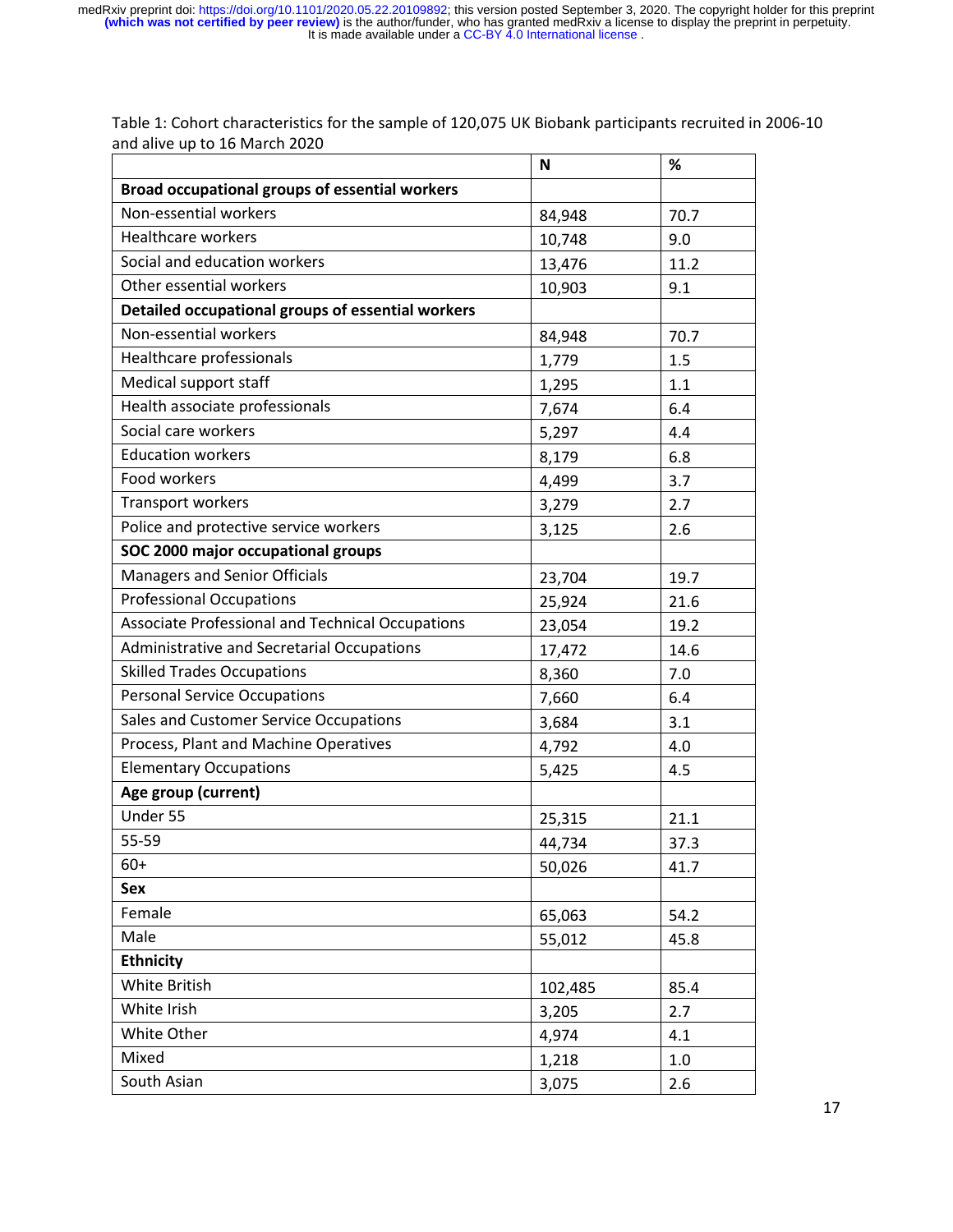| <b>Black</b>                                   | 3,268   | 2.7  |
|------------------------------------------------|---------|------|
| Other                                          | 1,850   | 1.5  |
| <b>Country of birth</b>                        |         |      |
| UK & Ireland                                   | 108,159 | 90.1 |
| Elsewhere                                      | 11,916  | 9.9  |
| <b>Education level</b>                         |         |      |
| College or University degree                   | 48,189  | 40.1 |
| A levels/AS levels or equivalent               | 16,629  | 13.8 |
| O levels/GCSEs/CSEs or equivalent              | 39,730  | 33.1 |
| Other                                          | 10,157  | 8.5  |
| None of the above                              | 5,370   | 4.5  |
| <b>Deprivation quartile</b>                    |         |      |
| Quartile 1 (most advantaged)                   | 28,488  | 23.7 |
| Quartile 2                                     | 28,626  | 23.8 |
| Quartile 3                                     | 31,802  | 26.5 |
| Quartile 4 (least advantaged)                  | 31,159  | 25.9 |
| <b>Shiftwork</b>                               |         |      |
| No                                             | 107,072 | 89.2 |
| Yes                                            | 13,003  | 10.8 |
| <b>Manual occupation</b>                       |         |      |
| Non-manual                                     | 103,634 | 86.3 |
| Manual                                         | 16,441  | 13.7 |
| Job tenure                                     |         |      |
| $< = 10$                                       | 70,896  | 59.0 |
| $11 - 20$                                      | 27,552  | 22.9 |
| $>20$                                          | 21,627  | 18.0 |
| <b>Working hours</b>                           |         |      |
| <40                                            | 61,946  | 51.6 |
| 40-45                                          | 38,279  | 31.9 |
| $>45$                                          | 19,850  | 16.5 |
| <b>Number of chronic conditions</b>            |         |      |
| 0                                              | 61,244  | 51.0 |
| $\mathbf{1}$                                   | 38,526  | 32.1 |
| $\overline{2}$                                 | 14,374  | 12.0 |
| $\overline{3}$                                 | 4,319   | 3.6  |
| $4+$                                           | 1,612   | 1.3  |
| Long-standing illness, disability or infirmity |         |      |
| No                                             | 94,410  | 78.6 |
| Yes                                            | 25,665  | 21.4 |
| <b>BMI Category</b>                            |         |      |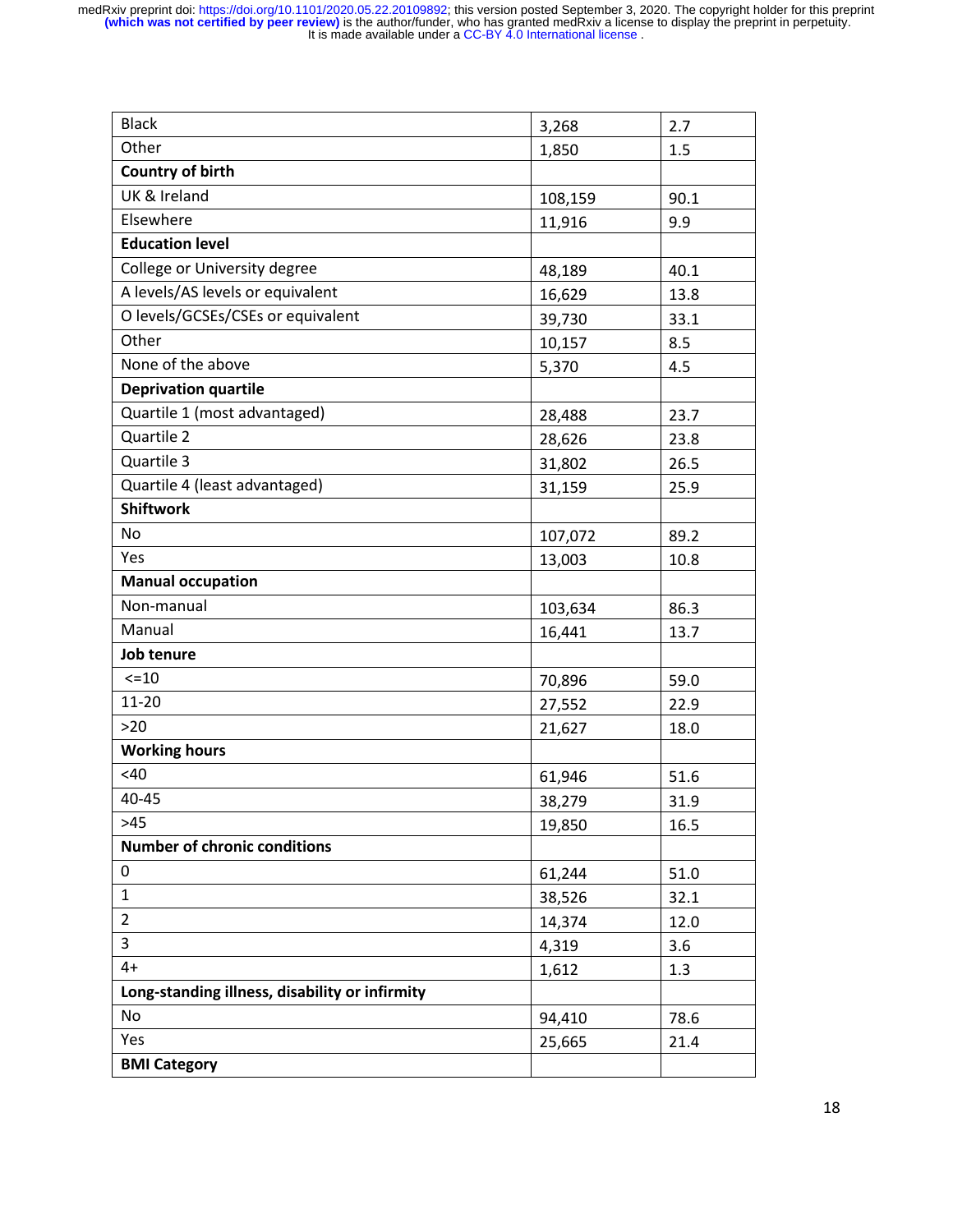| Underweight (<18.5)        | 613     | 0.5   |
|----------------------------|---------|-------|
| Normal weight (18.5-24.9)  | 44,496  | 37.1  |
| Overweight (25.0-29.9)     | 48,753  | 40.6  |
| Obese (>=30.0)             | 26,213  | 21.8  |
| <b>Smoking status</b>      |         |       |
| <b>Never</b>               | 74,386  | 61.9  |
| Previous                   | 31,684  | 26.4  |
| Current                    | 14,005  | 11.7  |
| <b>Alcohol consumption</b> |         |       |
| Daily or almost daily      | 20,080  | 16.7  |
| Three or four times a week | 29,942  | 24.9  |
| Once or twice a week       | 35,273  | 29.4  |
| One to three times a month | 15,779  | 13.1  |
| Special occasions only     | 11,985  | 10.0  |
| Never (former drinker)     | 2,979   | 2.5   |
| <b>Never</b>               | 4,037   | 3.4   |
| <b>Total</b>               | 120,075 | 100.0 |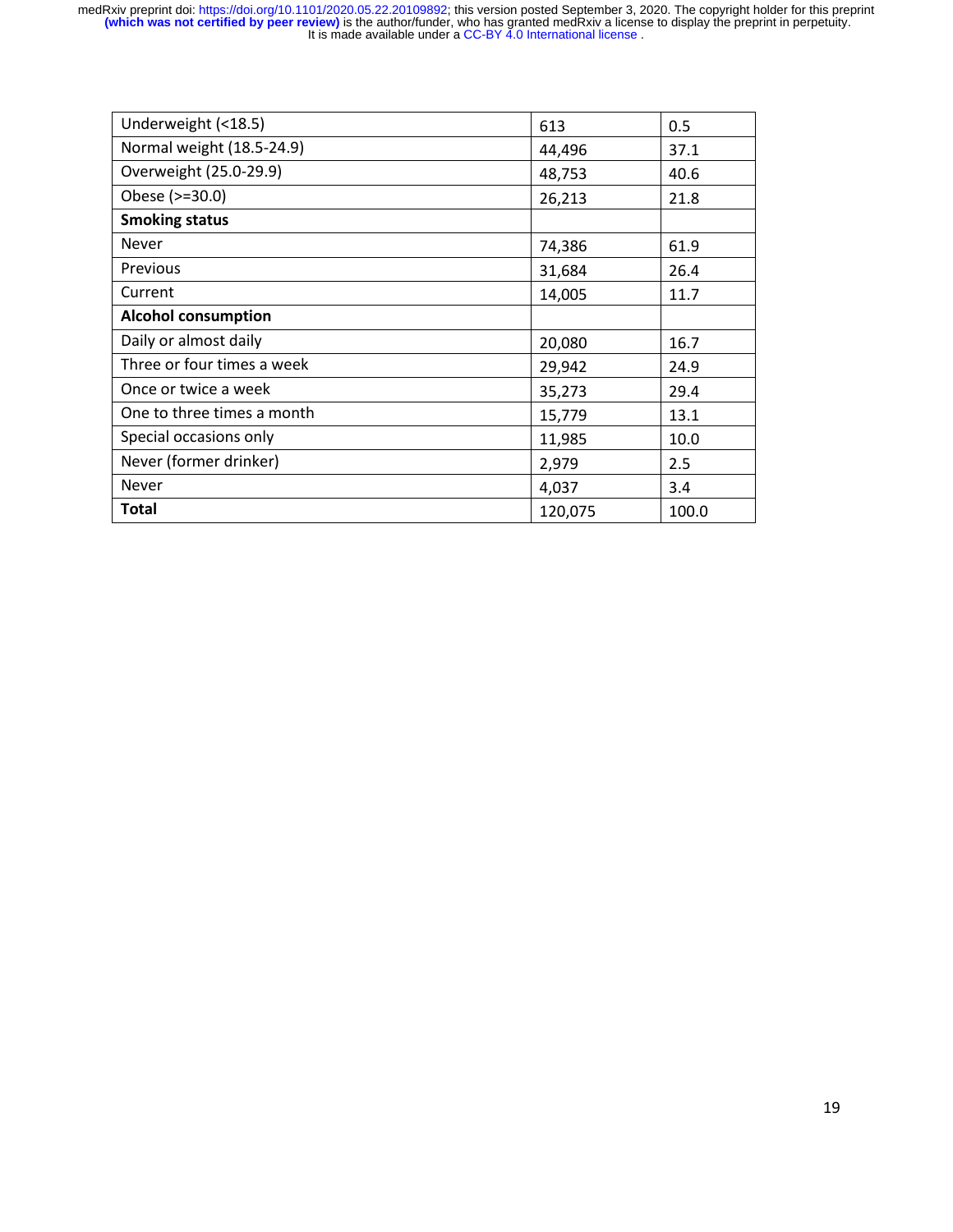|                                                   | Severe COVID-19 |            |                |              |              |     |
|---------------------------------------------------|-----------------|------------|----------------|--------------|--------------|-----|
|                                                   | <b>No</b>       | <b>Yes</b> |                | <b>Total</b> | <b>Total</b> |     |
|                                                   | ${\sf N}$       | %          | $\mathsf{N}$   | %            | N            | %   |
| Broad occupational groups of essential workers    |                 |            |                |              |              |     |
| Non-essential workers                             | 84,836          | 99.9       | 112            | 0.1          | 84,948       | 100 |
| <b>Healthcare workers</b>                         | 10,646          | 99.1       | 102            | 0.9          | 10,748       | 100 |
| Social and education workers                      | 13,445          | 99.8       | 31             | 0.2          | 13,476       | 100 |
| Other essential workers                           | 10,877          | 99.8       | 26             | 0.2          | 10,903       | 100 |
| Detailed occupational groups of essential workers |                 |            |                |              |              |     |
| Non-essential workers                             | 84,836          | 99.9       | 112            | 0.1          | 84,948       | 100 |
| Healthcare professionals                          | 1,762           | 99.0       | 17             | 1.0          | 1,779        | 100 |
| Medical support staff                             | 1,281           | 98.9       | 14             | 1.1          | 1,295        | 100 |
| Health associate professionals                    | 7,603           | 99.1       | 71             | 0.9          | 7,674        | 100 |
| Social care workers                               | 5,279           | 99.7       | 18             | 0.3          | 5,297        | 100 |
| <b>Education workers</b>                          | 8,166           | 99.8       | 13             | 0.2          | 8,179        | 100 |
| Food workers                                      | 4,492           | 99.8       | $\overline{7}$ | 0.2          | 4,499        | 100 |
| Transport workers                                 | 3,267           | 99.6       | 12             | 0.4          | 3,279        | 100 |
| Police and protective service workers             | 3,118           | 99.8       | $\overline{7}$ | 0.2          | 3,125        | 100 |
| SOC 2000 major occupational groups                |                 |            |                |              |              |     |
| Managers and Senior Officials                     | 23,675          | 99.9       | 29             | 0.1          | 23,704       | 100 |
| <b>Professional Occupations</b>                   | 25,879          | 99.8       | 45             | 0.2          | 25,924       | 100 |
| Associate Professional and Technical Occupations  | 22,960          | 99.6       | 94             | 0.4          | 23,054       | 100 |
| Administrative and Secretarial Occupations        | 17,444          | 99.8       | 28             | 0.2          | 17,472       | 100 |
| <b>Skilled Trades Occupations</b>                 | 8,351           | 99.9       | 9              | 0.1          | 8,360        | 100 |
| <b>Personal Service Occupations</b>               | 7,632           | 99.6       | 28             | 0.4          | 7,660        | 100 |
| Sales and Customer Service Occupations            | 3,677           | 99.8       | $\overline{7}$ | 0.2          | 3,684        | 100 |
| Process, Plant and Machine Operatives             | 4,775           | 99.6       | 17             | 0.4          | 4,792        | 100 |
| <b>Elementary Occupations</b>                     | 5,411           | 99.7       | 14             | 0.3          | 5,425        | 100 |
| Total                                             | 119,804         | 99.8       | 271            | 0.2          | 120,075      | 100 |

Table 2: Descriptive statistics for severe COVID-19 by occupational groups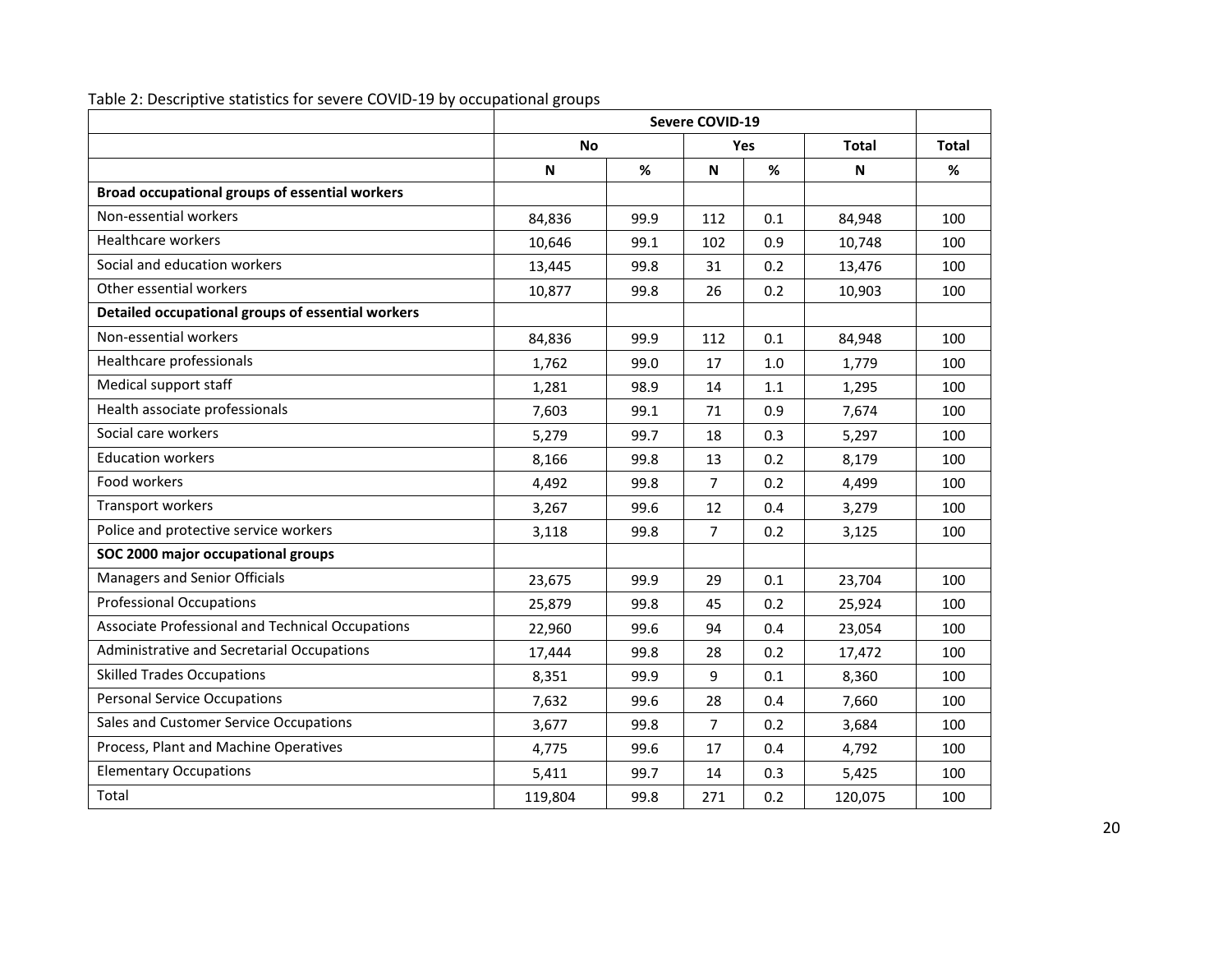|                                                             | Model 1                    | <b>Model 2</b>             | Model 3                    | Model 4                    | Model 5                    | Model 6                    |
|-------------------------------------------------------------|----------------------------|----------------------------|----------------------------|----------------------------|----------------------------|----------------------------|
| <b>Severe COVID-19</b>                                      | <b>RR</b>                  | <b>RR</b>                  | <b>RR</b>                  | <b>RR</b>                  | <b>RR</b>                  | <b>RR</b>                  |
|                                                             | [95% CI]                   | [95% CI]                   | [95% <sub>C</sub>          | [95% CI]                   | [95% CI]                   | [95% CI]                   |
| <b>Broad occupational groups</b><br>of essential workers    |                            |                            |                            |                            |                            |                            |
| Non-essential workers<br>(reference)                        | $\mathbf{1}$               | $\mathbf{1}$               | $\mathbf{1}$               | $\mathbf{1}$               | $\mathbf{1}$               | $\mathbf{1}$               |
| Healthcare workers                                          | $7.43***$<br>[5.52, 10.00] | $8.45***$<br>[6.22, 11.47] | $7.57***$<br>[5.50, 10.41] | $8.44***$<br>[6.21, 11.46] | $8.53***$<br>[6.29, 11.58] | $7.69***$<br>[5.58, 10.60] |
| Social and education workers                                | $1.84***$<br>[1.21, 2.82]  | $2.00**$<br>[1.30, 3.08]   | $1.90**$<br>[1.22, 2.94]   | $1.99***$<br>[1.29, 3.06]  | $1.97***$<br>[1.28, 3.03]  | $1.88***$<br>[1.21, 2.91]  |
| Other essential workers                                     | $1.60*$<br>[1.05, 2.45]    | 1.30<br>[0.85, 1.98]       | 1.17<br>[0.76, 1.80]       | 1.30<br>[0.85, 1.98]       | 1.27<br>[0.83, 1.94]       | 1.15<br>[0.75, 1.77]       |
| <b>Detailed occupational</b><br>groups of essential workers |                            |                            |                            |                            |                            |                            |
| Non-essential workers<br>(reference)                        | $\mathbf{1}$               | $\mathbf{1}$               | $\mathbf{1}$               | $\mathbf 1$                | $\mathbf{1}$               | $\mathbf{1}$               |
| Healthcare professionals                                    | $6.19***$<br>[3.68, 10.43] | $8.62***$<br>[4.98, 14.94] | $8.26***$<br>[4.77, 14.28] | $8.70***$<br>[5.02, 15.06] | $9.33***$<br>[5.40, 16.14] | $8.99***$<br>[5.20, 15.54] |
| Medical support staff                                       | $8.70***$                  | $7.43***$                  | $6.48***$                  | $7.39***$                  | $7.33***$                  | $6.42***$                  |

# Table 3: Risk ratios for severe COVID-19 by occupational groups (n=120,075)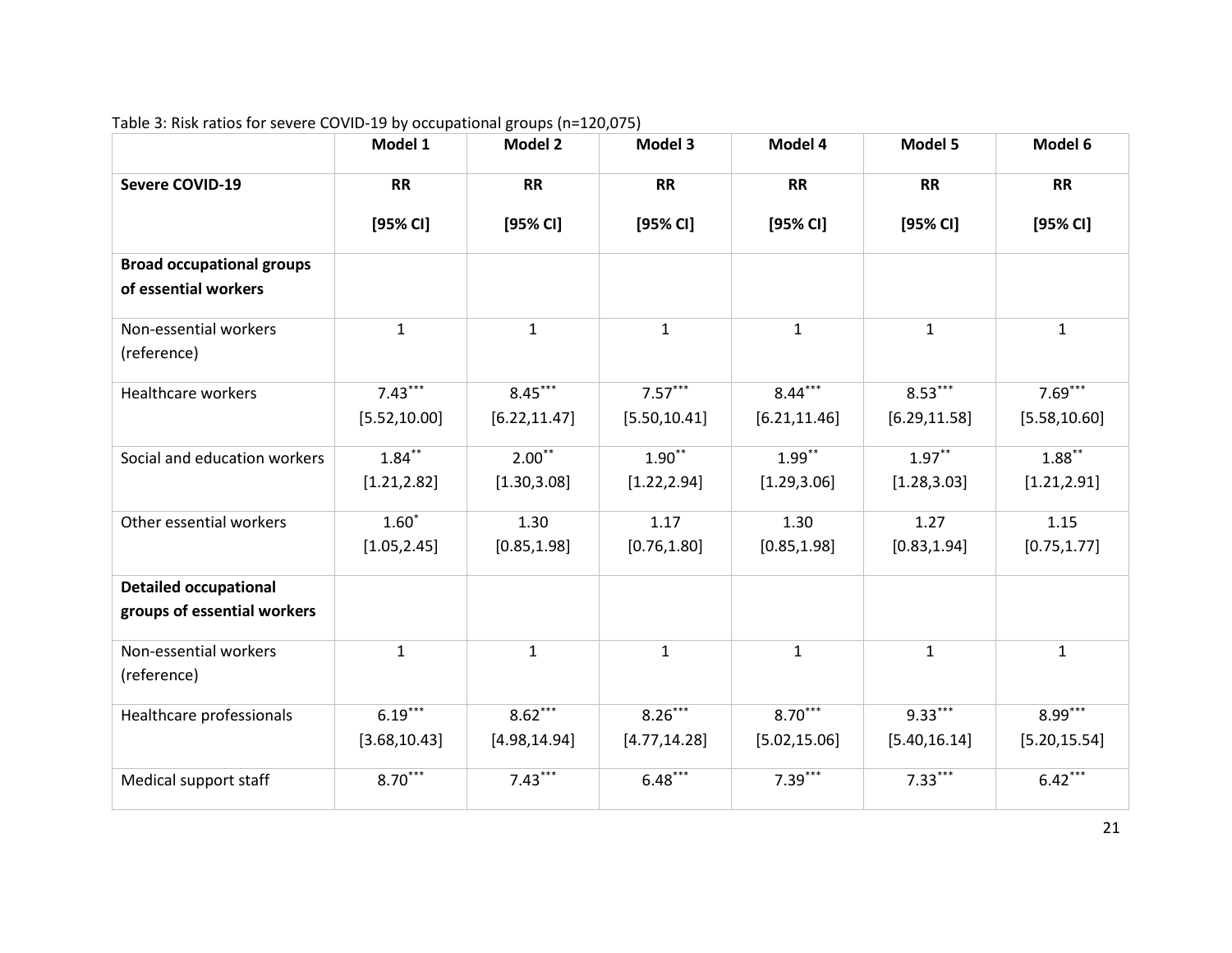|                                 | [4.87, 15.55] | [4.17, 13.25] | [3.62, 11.58] | [4.13, 13.19] | [4.13, 13.02] | [3.60, 11.45] |
|---------------------------------|---------------|---------------|---------------|---------------|---------------|---------------|
| Health associate                | $7.53***$     | $8.54***$     | $7.61***$     | $8.52***$     | $8.54***$     | $7.65***$     |
| professionals                   | [5.44, 10.43] | [6.13, 11.90] | [5.33, 10.87] | [6.11, 11.88] | [6.12, 11.92] | [5.34, 10.95] |
| Social care workers             | $2.46***$     | $2.38***$     | $2.19***$     | $2.36***$     | $2.31***$     | $2.13***$     |
|                                 | [1.47, 4.14]  | [1.42, 4.00]  | [1.29, 3.72]  | [1.40, 3.97]  | [1.37, 3.88]  | [1.25, 3.63]  |
| <b>Education workers</b>        | 1.36          | 1.61          | 1.59          | 1.61          | 1.62          | 1.59          |
|                                 | [0.75, 2.48]  | [0.88, 2.96]  | [0.86, 2.92]  | [0.88, 2.95]  | [0.88, 2.96]  | [0.87, 2.91]  |
| Food workers                    | 1.12          | 0.93          | 0.85          | 0.93          | 0.92          | 0.84          |
|                                 | [0.52, 2.42]  | [0.43, 1.98]  | [0.40, 1.83]  | [0.43, 1.98]  | [0.43, 1.96]  | [0.39, 1.80]  |
| Transport workers               | $2.20***$     | 1.66          | 1.48          | 1.66          | 1.58          | 1.43          |
|                                 | [1.21, 4.00]  | [0.91, 3.01]  | [0.81, 2.70]  | [0.91, 3.01]  | [0.87, 2.90]  | [0.78, 2.63]  |
| Police and protective service   | 1.55          | 1.36          | 1.21          | 1.35          | 1.32          | 1.19          |
| workers                         | [0.72, 3.32]  | [0.63, 2.93]  | [0.56, 2.64]  | [0.62, 2.92]  | [0.61, 2.86]  | [0.55, 2.58]  |
| SOC 2000 major                  |               |               |               |               |               |               |
| occupational groups             |               |               |               |               |               |               |
| Managers and Senior             | $\mathbf{1}$  | $\mathbf{1}$  | $\mathbf{1}$  | $\mathbf{1}$  | $\mathbf{1}$  | $\mathbf{1}$  |
| Officials (reference)           |               |               |               |               |               |               |
| <b>Professional Occupations</b> | 1.36          | 1.47          | 1.49          | 1.47          | 1.51          | 1.53          |
|                                 | [0.85, 2.18]  | [0.91, 2.36]  | [0.92, 2.41]  | [0.91, 2.36]  | [0.94, 2.43]  | [0.95, 2.48]  |
| Associate Professional and      | $3.19***$     | $3.11***$     | $2.73***$     | $3.10***$     | $3.15***$     | $2.78***$     |
| <b>Technical Occupations</b>    | [2.10, 4.85]  | [2.05, 4.72]  | [1.77, 4.23]  | [2.04, 4.71]  | [2.08, 4.79]  | [1.79, 4.29]  |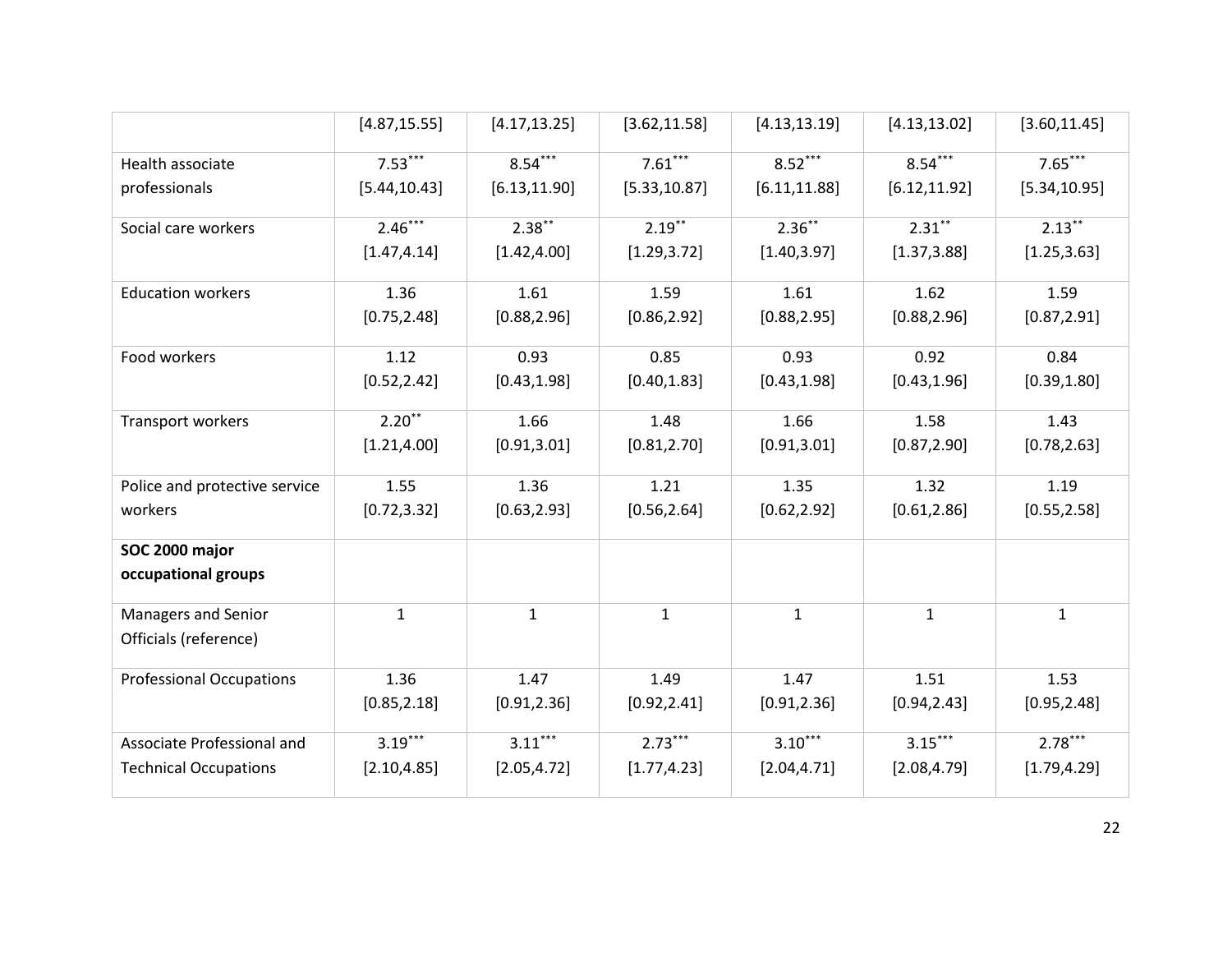| Administrative and                  | 1.24         | 1.14         | 1.22         | 1.14         | 1.17         | 1.24         |
|-------------------------------------|--------------|--------------|--------------|--------------|--------------|--------------|
| <b>Secretarial Occupations</b>      | [0.73, 2.12] | [0.67, 1.95] | [0.71, 2.11] | [0.67, 1.94] | [0.68, 2.00] | [0.72, 2.15] |
| <b>Skilled Trades Occupations</b>   | 0.82         | 0.67         | 0.49         | 0.68         | 0.69         | 0.50         |
|                                     | [0.39, 1.74] | [0.31, 1.44] | [0.22, 1.06] | [0.32, 1.45] | [0.32, 1.49] | [0.23, 1.09] |
| <b>Personal Service Occupations</b> | $2.73***$    | $2.31***$    | 1.75         | $2.29***$    | $2.33***$    | 1.77         |
|                                     | [1.56, 4.76] | [1.32, 4.03] | [0.99, 3.10] | [1.32, 4.00] | [1.34, 4.06] | [1.00, 3.13] |
| Sales and Customer Service          | 1.36         | 1.09         | 0.91         | 1.08         | 1.08         | 0.90         |
| Occupations                         | [0.59, 3.17] | [0.46, 2.57] | [0.38, 2.18] | [0.46, 2.55] | [0.46, 2.56] | [0.38, 2.16] |
| Process, Plant and Machine          | $2.39***$    | 1.82         | 1.25         | 1.81         | 1.81         | 1.26         |
| Operatives                          | [1.31, 4.36] | [0.99, 3.34] | [0.66, 2.36] | [0.99, 3.33] | [0.99, 3.34] | [0.67, 2.37] |
| <b>Elementary Occupations</b>       | 1.76         | 1.29         | 0.87         | 1.28         | 1.31         | 0.89         |
|                                     | [0.92, 3.34] | [0.65, 2.53] | [0.43, 1.75] | [0.65, 2.52] | [0.67, 2.59] | [0.44, 1.79] |
| <b>Observations</b>                 | 120075       | 120075       | 120075       | 120075       | 120075       | 120075       |

CI=confidence interval; RR=risk ratio

\* *p* < 0.05, \*\* *p* < 0.01, \*\*\* *p* < 0.001

Coefficients for the covariates not shown.

Model 1: Adjusted for age group, sex, ethnicity, country of birth

Model 2: Model 1 + socioeconomic deprivation quartile, education level

Model 3: Model 2 + shift work, manual work, job tenure, working hours

Model 4: Model 2 + number of chronic conditions, long-standing illness/disability

Model 5: Model 2 + BMI category, smoking status, alcohol consumption

Model 6: All covariates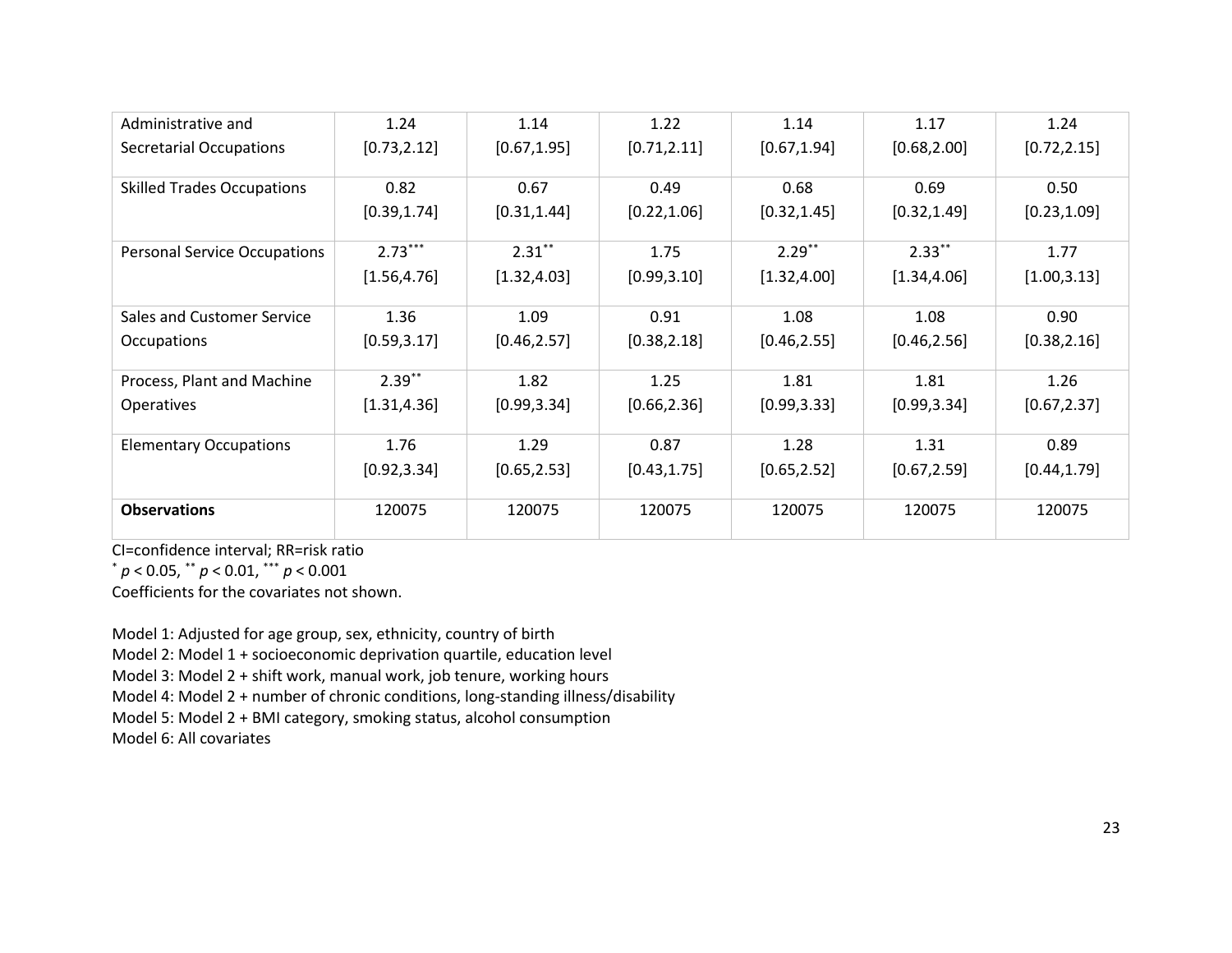## **REFERENCES**

- 1. Armstrong J, Rudkin JK, Allen N, Crook DW, Wilson DJ, Wyllie DH, et al. Dynamic linkage of covid-19 test results between public health england's second generation surveillance system and uk biobank. Microb Genomics. 2020 Apr;6(7):1–9.
- 2. Wang D, Hu B, Hu C, Zhu F, Liu X, Zhang J, et al. Clinical Characteristics of 138 Hospitalized Patients with 2019 Novel Coronavirus-Infected Pneumonia in Wuhan, China. JAMA - J Am Med Assoc. 2020 Mar;323(11):1061–9.
- 3. Office of National Statistics. Which occupations have the highest potential exposure to the coronavirus (COVID-19)? 2020.
- 4. Lan F-Y, Wei C-F, Hsu Y-T, Christiani DC, Kales SN. Work-related Covid-19 transmission. medRxiv. 2020 Apr;2020.04.08.20058297.
- 5. Office for National Statistics. Coronavirus (COVID-19) related deaths by occupation, England and Wales: deaths registered between 9 March and 25 May 2020. 2020 May.
- 6. Baker MG, Peckham TK, Seixas NS. Estimating the burden of United States workers exposed to infection or disease: A key factor in containing risk of COVID-19 infection. Nelson CC, editor. PLoS One. 2020 Apr;15(4):e0232452.
- 7. Public Health England. Guidance for employers and businesses on coronavirus (COVID-19) GOV.UK.
- 8. Douglas M, Katikireddi SV, Taulbut M, McKee M, McCartney G. Mitigating the wider health effects of covid-19 pandemic response. BMJ. 2020;369:m1557.
- 9. Dean NE, Halloran ME, Yang Y, Longini IM. Transmissibility and pathogenicity of Ebola virus: A systematic review and meta-analysis of household secondary attack rate and asymptomatic infection. Clin Infect Dis. 2016 May;62(10):1277–86.
- 10. Webster RK, Liu R, Karimullina K, Hall I, Amlôt R, Rubin GJ. A systematic review of infectious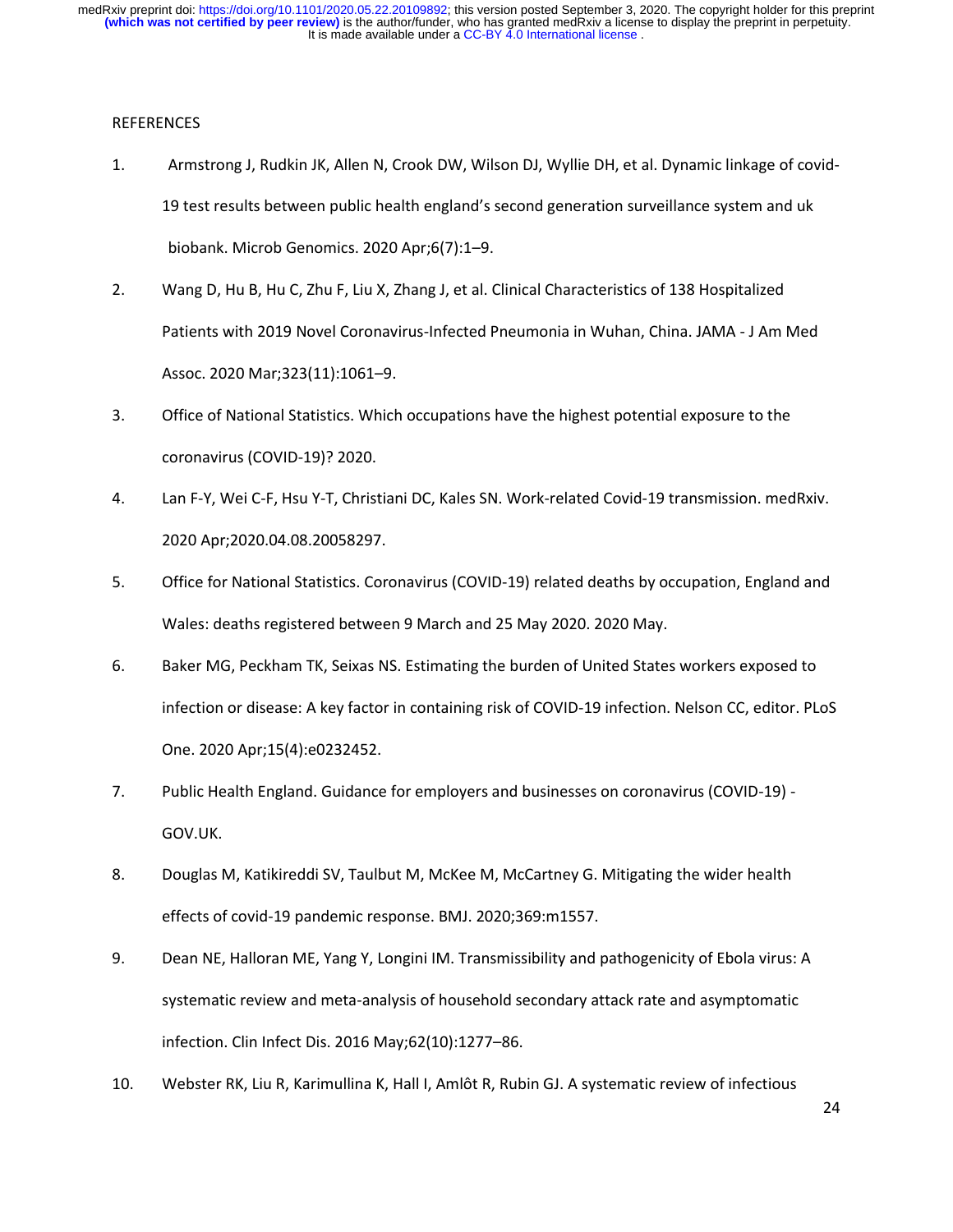It is made available under a CC-BY 4.0 International license. **(which was not certified by peer review)** is the author/funder, who has granted medRxiv a license to display the preprint in perpetuity. medRxiv preprint doi: [https://doi.org/10.1101/2020.05.22.20109892;](https://doi.org/10.1101/2020.05.22.20109892) this version posted September 3, 2020. The copyright holder for this preprint

illness Presenteeism: prevalence, reasons and risk factors.

- 11. OSullivan ED. PPE guidance for covid-19: be honest about resource shortages.
- 12. Comas-Herrera, Adelina (CPEC L, Zalakian J (SIIS). Mortality associated with COVID-19 outbreaks in care homes: early international evidence [Internet]. 2020. Available from: https://alzheimeriberoamerica.org/wp-content/uploads/2020/04/Mortality-associated-with-COVID-12-April-3.pdf
- 13. Van Lancker W, Parolin Z. COVID-19, school closures, and child poverty: a social crisis in the making. The Lancet Public Health. Elsevier Ltd; 2020.
- 14. Koh D. Occupational risks for COVID-19 infection. Occup Med (Lond). 2020;70(1):3–5.
- 15. Chirico F, Nucera G, Magnavita N. COVID-19: Protecting Healthcare Workers is a priority. Infect Control Hosp Epidemiol. 2020 Apr;1–4.
- 16. Rimmer A. Covid-19: Two thirds of healthcare workers who have died were from ethnic minorities. BMJ. 2020 Apr;m1621.
- 17. Katikireddi SV, Leyland AH, McKee M, Ralston K, Stuckler D. Patterns of mortality by occupation in the UK, 1991–2011: a comparative analysis of linked census and mortality records. Lancet Public Heal. 2017;2(11):e501–12.
- 18. Nguyen LH, Drew DA, Joshi AD, Guo C-G, Ma W, Mehta RS, et al. Risk of symptomatic Covid-19 among frontline healthcare workers. medRxiv. 2020 May;2020.04.29.20084111.
- 19. International Social Security Association (ISSA). Can COVID-19 be considered an occupational disease? | International Social Security Association (ISSA). 2020.
- 20. Office for National Statistics. Standard occupational classification (SOC 2000) and NS-SEC on the labour force survey . 2016.
- 21. Sudlow C, Gallacher J, Allen N, Beral V, Burton P, Danesh J, et al. UK Biobank: An Open Access Resource for Identifying the Causes of a Wide Range of Complex Diseases of Middle and Old Age.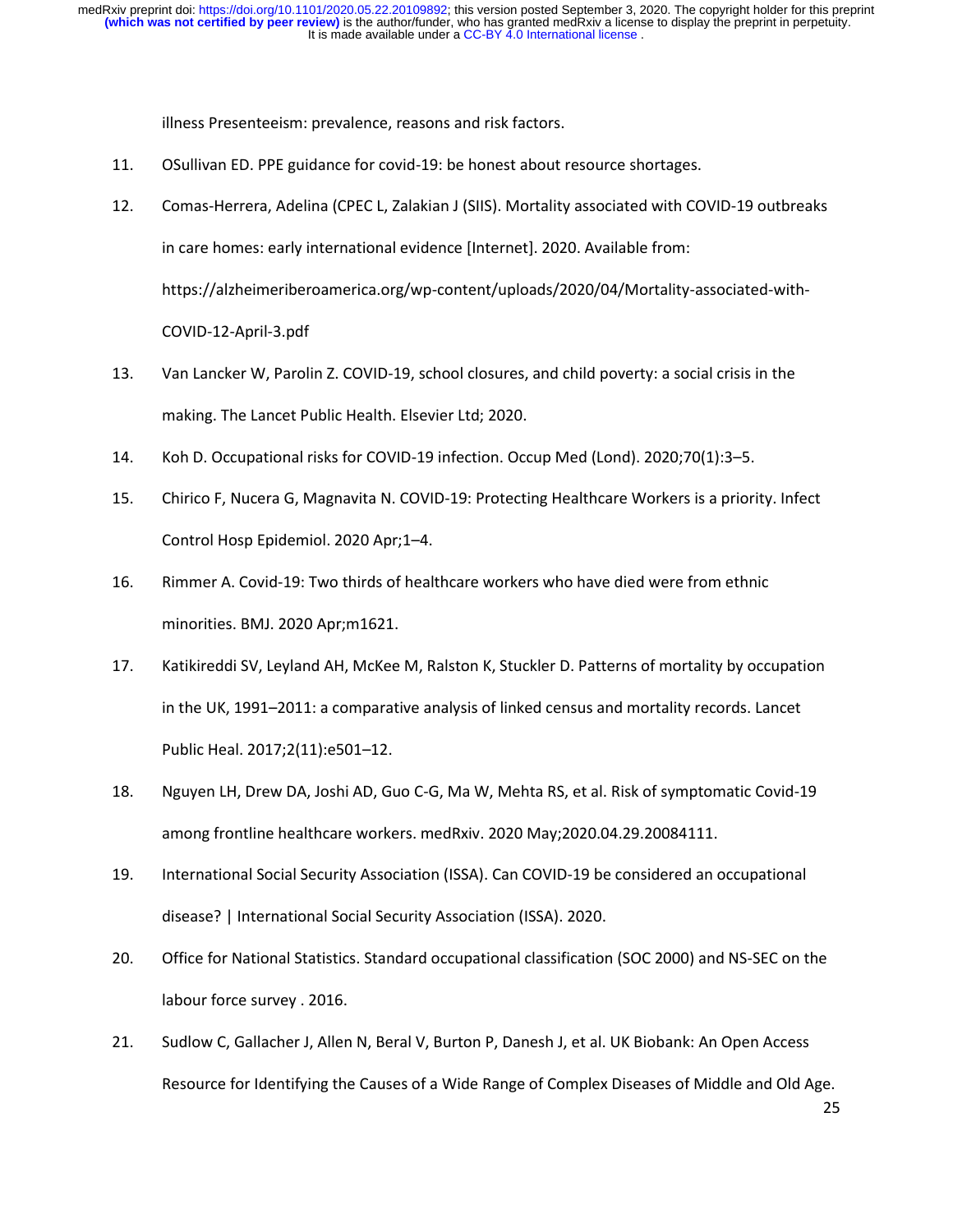It is made available under a CC-BY 4.0 International license. **(which was not certified by peer review)** is the author/funder, who has granted medRxiv a license to display the preprint in perpetuity. medRxiv preprint doi: [https://doi.org/10.1101/2020.05.22.20109892;](https://doi.org/10.1101/2020.05.22.20109892) this version posted September 3, 2020. The copyright holder for this preprint

PLOS Med [Internet]. 2015 Mar;12(3):e1001779. Available from:

https://dx.plos.org/10.1371/journal.pmed.1001779

- 22. Manolio TA, Weis BK, Cowie CC, Hoover RN, Hudson K, Kramer BS, et al. New Models for Large Prospective Studies: Is There a Better Way? Am J Epidemiol. 2012;175(9):859–66.
- 23. WHO. International Guidelines for Certification and Classification (Coding) of COVID-19 as Cause of Death. Based on ICD International Statistical Classification of Diseases (20 April 2020) [Internet]. 2020. Available from:

https://www.who.int/classifications/icd/Guidelines\_Cause\_of\_Death\_COVID-19-20200420- EN.pdf?ua=1

- 24. Townsend P. Deprivation. J Soc Policy. 1987;15(2):125–46.
- 25. Jani BD, Hanlon P, Nicholl BI, McQueenie R, Gallacher KI, Lee D, et al. Relationship between multimorbidity, demographic factors and mortality: Findings from the UK Biobank cohort. BMC Med. 2019 Apr;17(1):74.
- 26. WHO. WHO | Obesity and overweight. World Health Organisation Media Centre Fact Sheet No. 311. World Health Organization; 2012. p. 1–2.
- 27. Zou G. Modified Poisson Regression Approach to Prospective Studies with Binary Data | American Journal of Epidemiology | Oxford Academic. Am J Epidemiol. 2004;159(7):702–6.
- 28. Fry A, Littlejohns T, Sudlow C, Doherty N, Allen N. OP41 The representativeness of the UK Biobank cohort on a range of sociodemographic, physical, lifestyle and health-related characteristics. J Epidemiol Community Health. 2016 Sep;70(Suppl 1):A26.1-A26.
- 29. Griffith G, Morris TT, Tudball M, Herbert A, Mancano G, Pike L, et al. Collider bias undermines our understanding of COVID-19 disease risk and severity. medRxiv Prepr. 2020 May;1–32.
- 30. Van Loon A. Survey Non-response in the Netherlands Effects on Prevalence Estimates and Associations. Ann Epidemiol. 2003 Feb;13(2):105–10.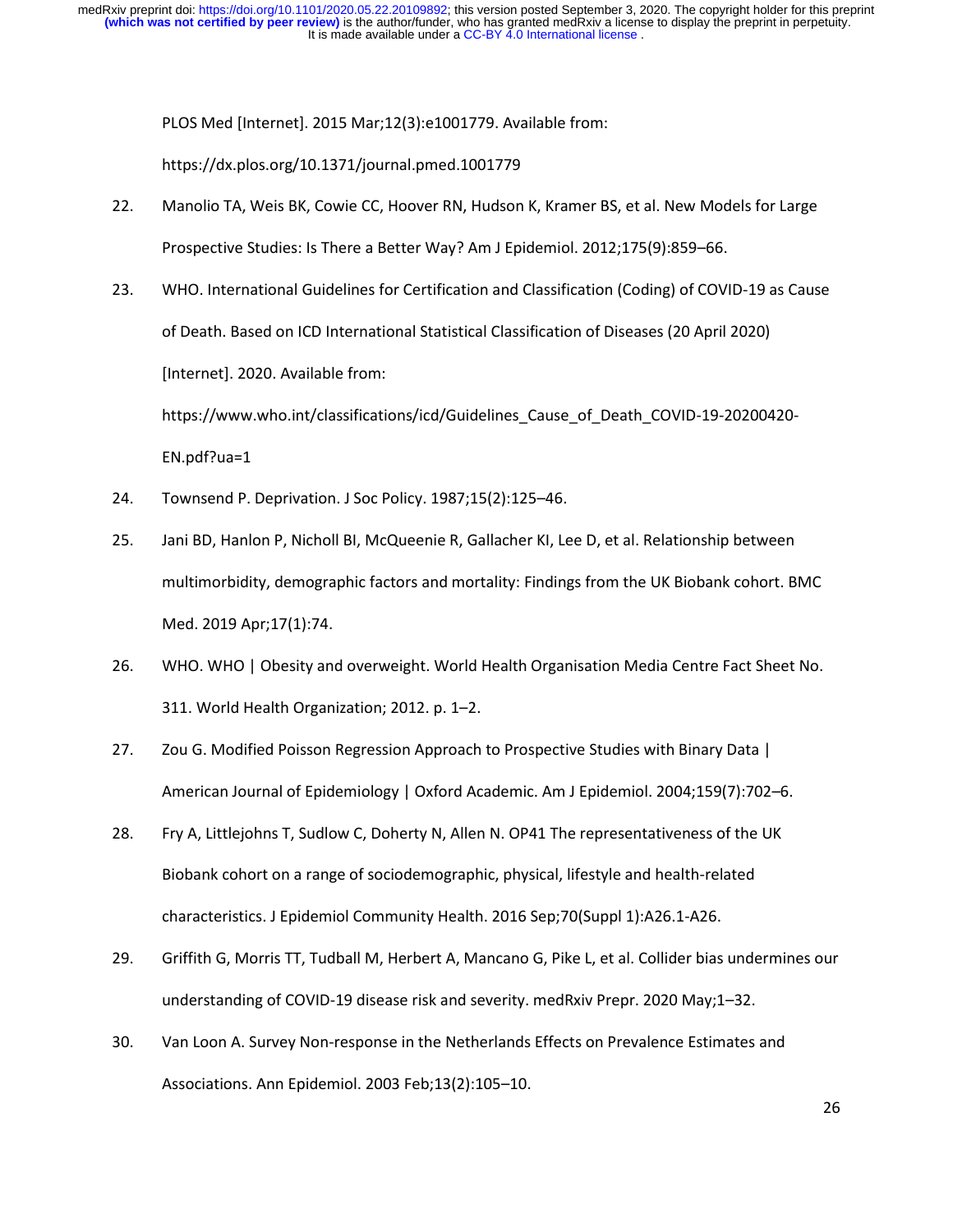- 31. Ranganathan P, Pramesh CS, Buyse M. Common pitfalls in statistical analysis: The perils of multiple testing. Perspect Clin Res. 2016;7(2):106–7.
- 32. Carfì A, Bernabei R, Landi F, Group for the GAC-19 P-ACS. Persistent Symptoms in Patients After Acute COVID-19. JAMA [Internet]. 2020 Aug 11;324(6):603–5. Available from: https://doi.org/10.1001/jama.2020.12603
- 33. Davey Smith G, Hart C, Hole D, MacKinnon P, Gillis C, Watt G, et al. Education and occupational social class: Which is the more important indicator of mortality risk? J Epidemiol Community Health. 1998;52(3):153–60.
- 34. Ravesteijn B, Van Kippersluis H, Van Doorslaer E. The contribution of occupation to health inequality. Res Econ Inequal. 2013;21:311–32.
- 35. Xu S, Li Y. Beware of the second wave of COVID-19. Vol. 395, The Lancet. Lancet Publishing Group; 2020. p. 1321–2.
- 36. Niedzwiedz CL, O'Donnell CA, Jani BD, Demou E, Ho FK, Celis-Morales C, et al. Ethnic and socioeconomic differences in SARS-CoV2 infection in the UK Biobank cohort study. BMC Med. 2020 May;18(1):160.
- 37. Aldridge RW, Lewer D, Vittal Katikireddi S, Mathur R, Pathak N, Burns R, et al. Black, Asian and Minority Ethnic groups in England are at increased risk of death from COVID-19: indirect standardisation of NHS mortality data [version 1; peer review: awaiting peer review]. Wellcome Open Res. 2020;5(88):1–8.
- 38. Brooks SK, Dunn R, Amlôt R, Rubin GJ, Greenberg N. A Systematic, Thematic Review of Social and Occupational Factors Associated with Psychological Outcomes in Healthcare Employees during an Infectious Disease Outbreak. J Occup Environ Med. 2018 Mar;60(3):248–57.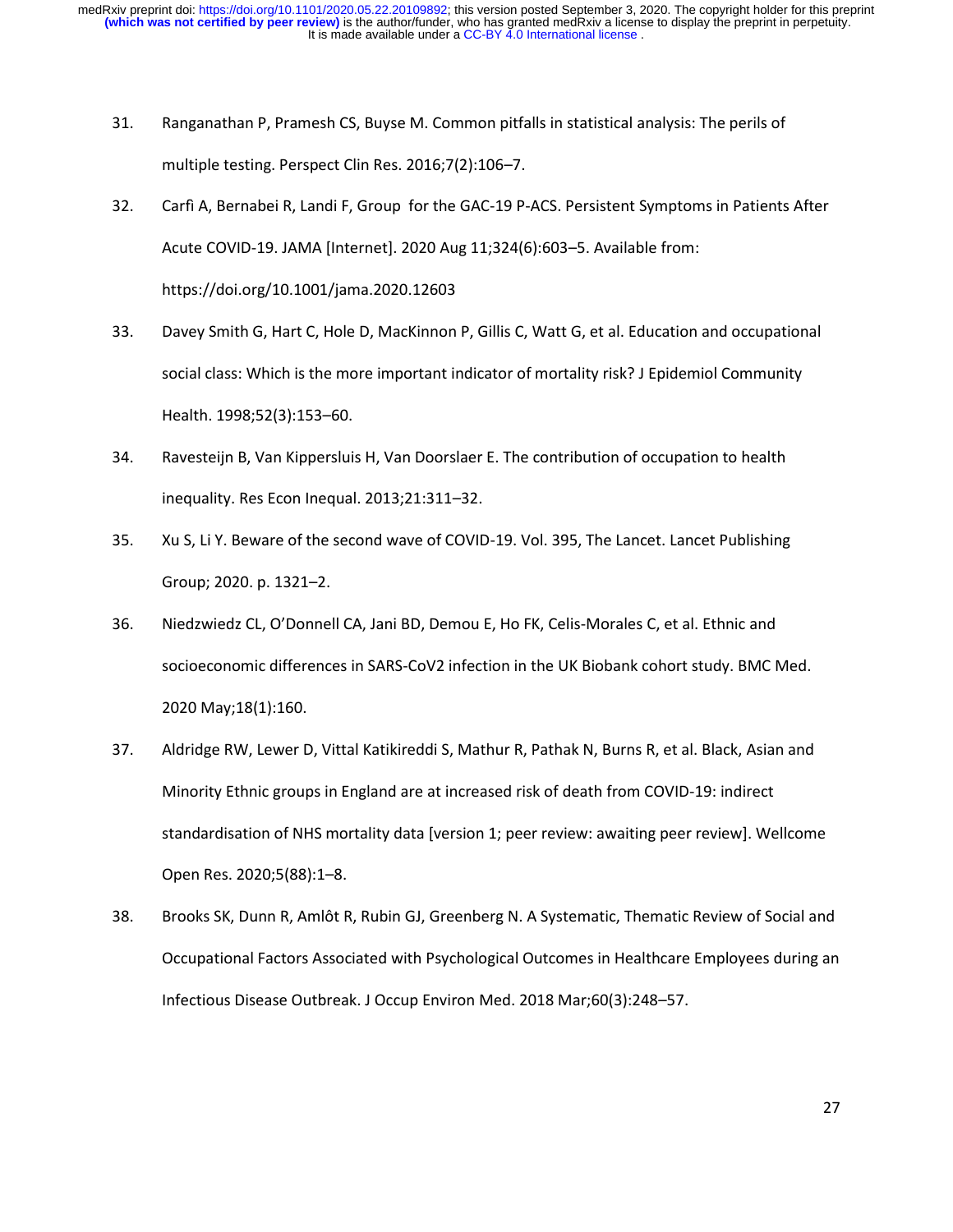**UK Biobank praific plants pe** baseline **Interval and It is made available under a CC-BY 4.0 International license** medRxiv preprint doi: [https://doi.org/10.1101/2020.05.22.20109892;](https://doi.org/10.1101/2020.05.22.20109892) this version posted September 3, 2020. The copyright holder for this preprint<br>Which Wasinbardepaitied dats peer review) is the author/funder, who has grant